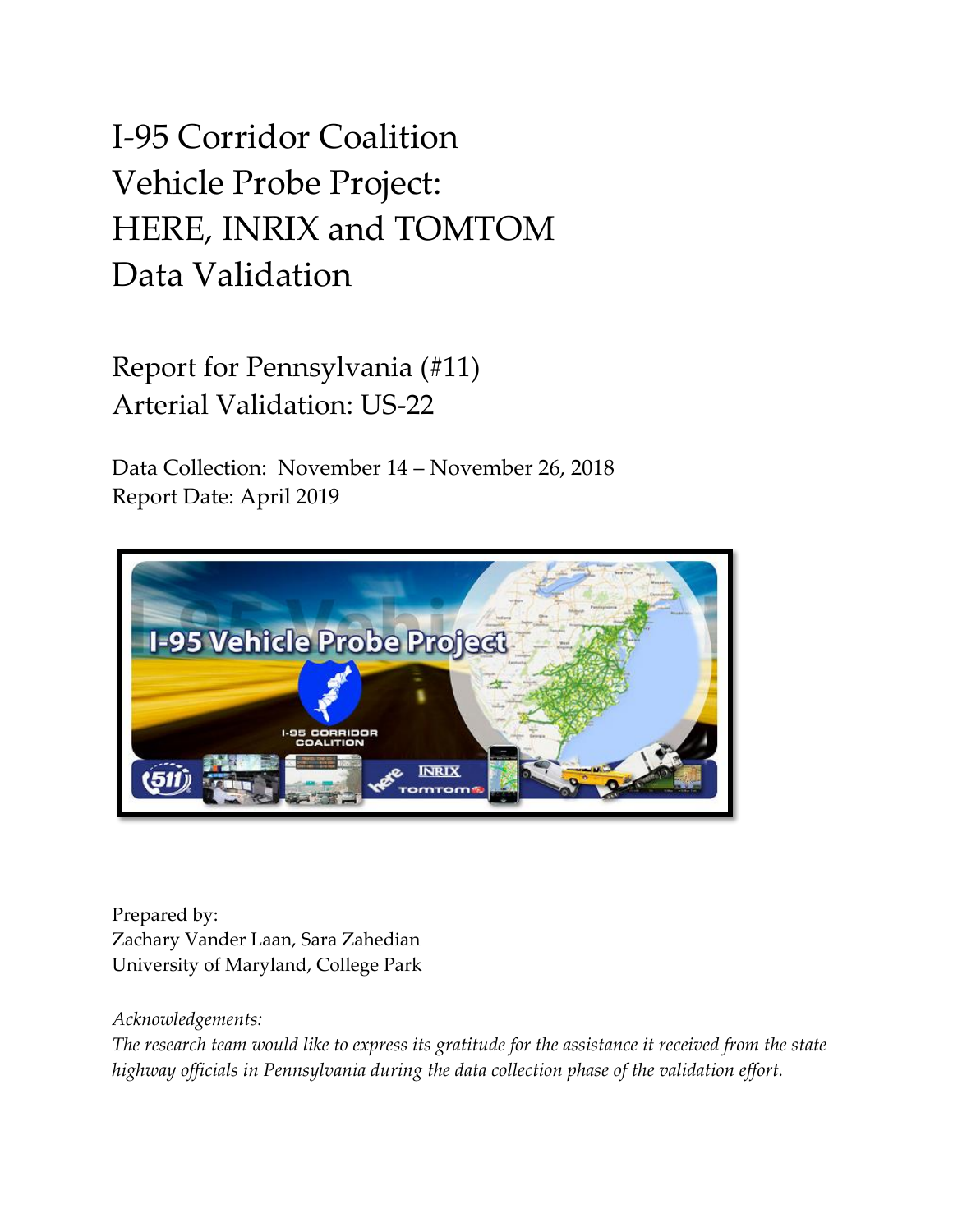### 1. Table of Contents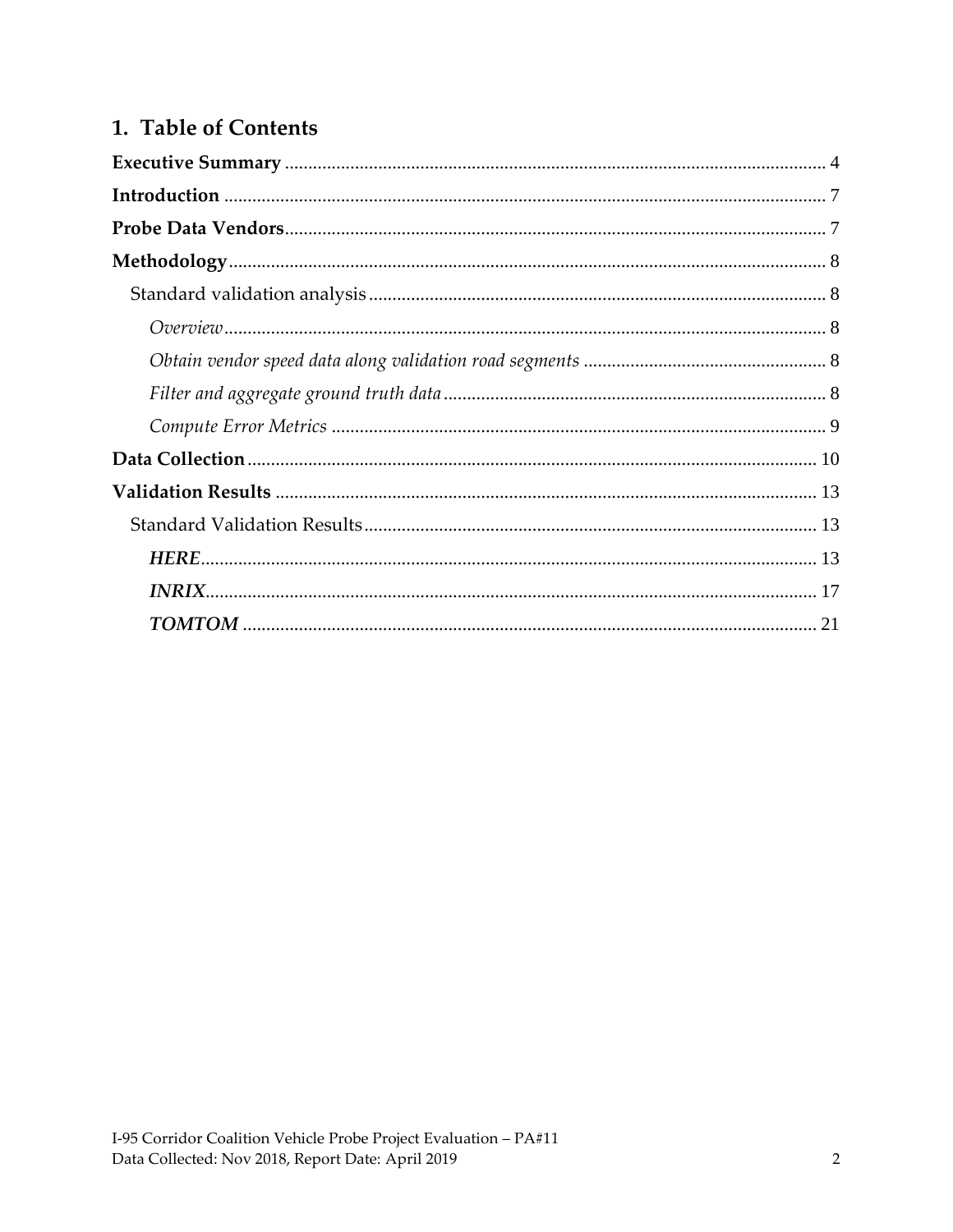### **List of Tables**

| Table 3 – Percent of HERE observations meeting data quality criteria  13  |  |
|---------------------------------------------------------------------------|--|
|                                                                           |  |
|                                                                           |  |
| Table 6- Percent of INRIX observations meeting data quality criteria  17  |  |
|                                                                           |  |
|                                                                           |  |
| Table 9 - Percent of TOMTOM observations meeting data quality criteria 21 |  |
| Table 10 - TOMTOM data quality measures by validation segment 22          |  |

### **2. List of Figures**

|--|--|--|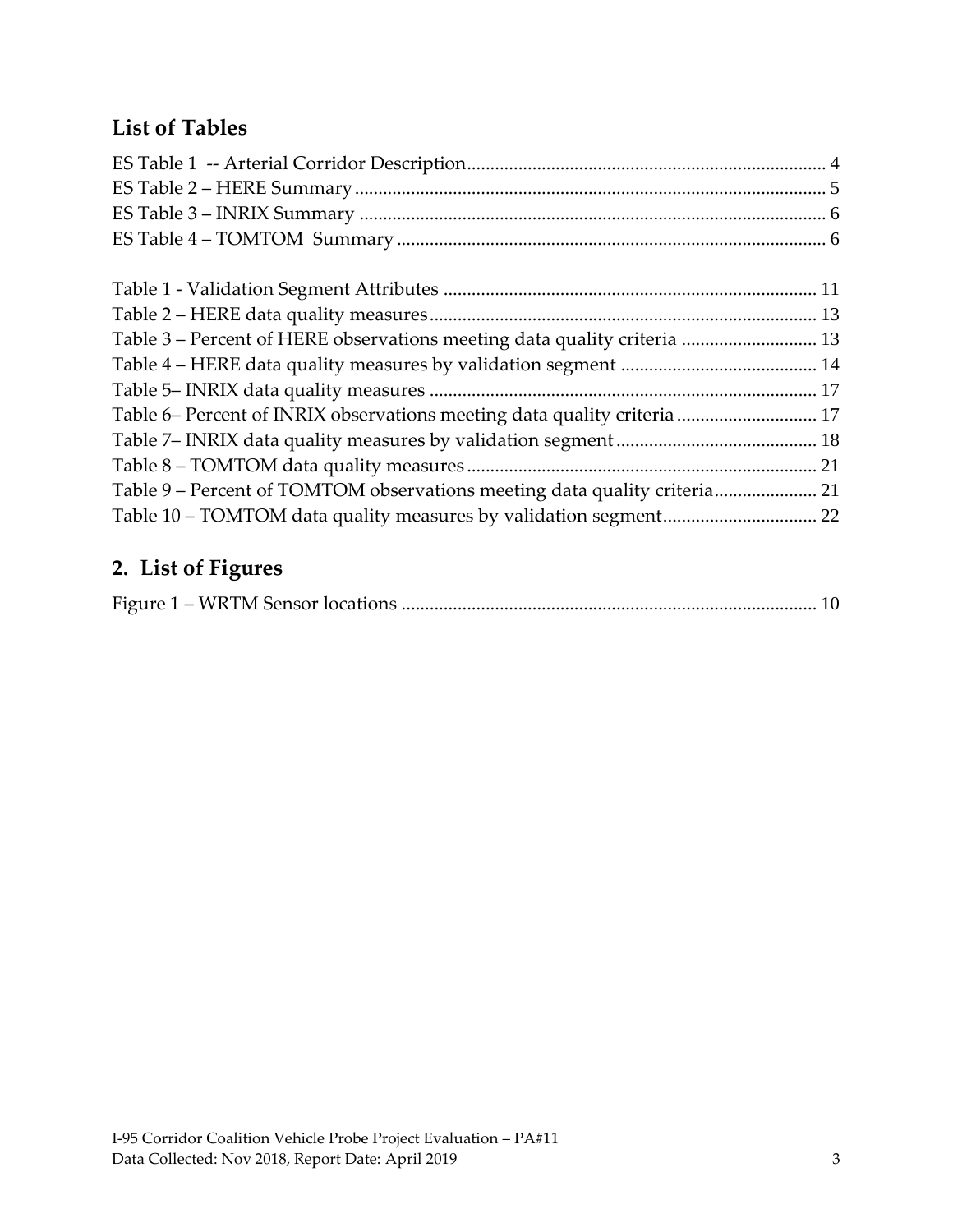### <span id="page-3-0"></span>**Executive Summary**

Wireless re-identification traffic monitoring (WRTM) technology (Bluetooth and/or Wi-Fi) is used to evaluate the quality of speeds reported by probe data vendors on selected validation road segments. WRTM equipment is deployed at strategic locations along these segments and identifies – and later re-identifies – unique signals emitted by in-vehicle electronic equipment via Bluetooth, Wi-Fi and other technologies, thus allowing direct measurement of travel times from a sample of vehicles. Prior research indicates that this sampling approach is capable of accurately characterizing actual travel times (speeds)<sup>1</sup>; therefore, WRTM data serves as the ground-truth data source against which reported probe speeds are compared. The following bullets summarize key information about the data collection effort, while ES Table 1 provides a summary description of the study area:

#### **Study area**

- Harrisburg, PA (see Figure 1)
- Arterial segments along US-22
- Number of validation segments: 24
- Directional miles: 37

#### **WRTM sensors**

- Re-identification technology: Bluetooth & Wi-Fi
- Number deployed: 20

#### **Data collection**:

 $\overline{a}$ 

- Dates: November 14-26, 2018
- Effective five-minute travel time samples observed: 12,057

<span id="page-3-1"></span>

| ES Table 1 -- Arterial Corridor Description |                 |        |                    |  |  |
|---------------------------------------------|-----------------|--------|--------------------|--|--|
| Corridor Name                               | Number of Lanes | AADT   | <b>Speed Limit</b> |  |  |
| US-22                                       | 2 to 5 lanes    | 16,000 | 35 to 55 mph       |  |  |

<sup>&</sup>lt;sup>1</sup> Ali Haghani, Masoud Hamedi, Kaveh Farokhi Sadabadi, I-95 Corridor Coalition Vehicle Probe Project: Validation of INRIX Data July-September 2008, January 2010 [\(link\)](https://i95coalition.org/wp-content/uploads/2015/02/I-95-CC-Final-Report-Jan-28-2009.pdf?x70560)

I-95 Corridor Coalition Vehicle Probe Project Evaluation – PA#11 Data Collected: Nov 2018, Report Date: April 2019 4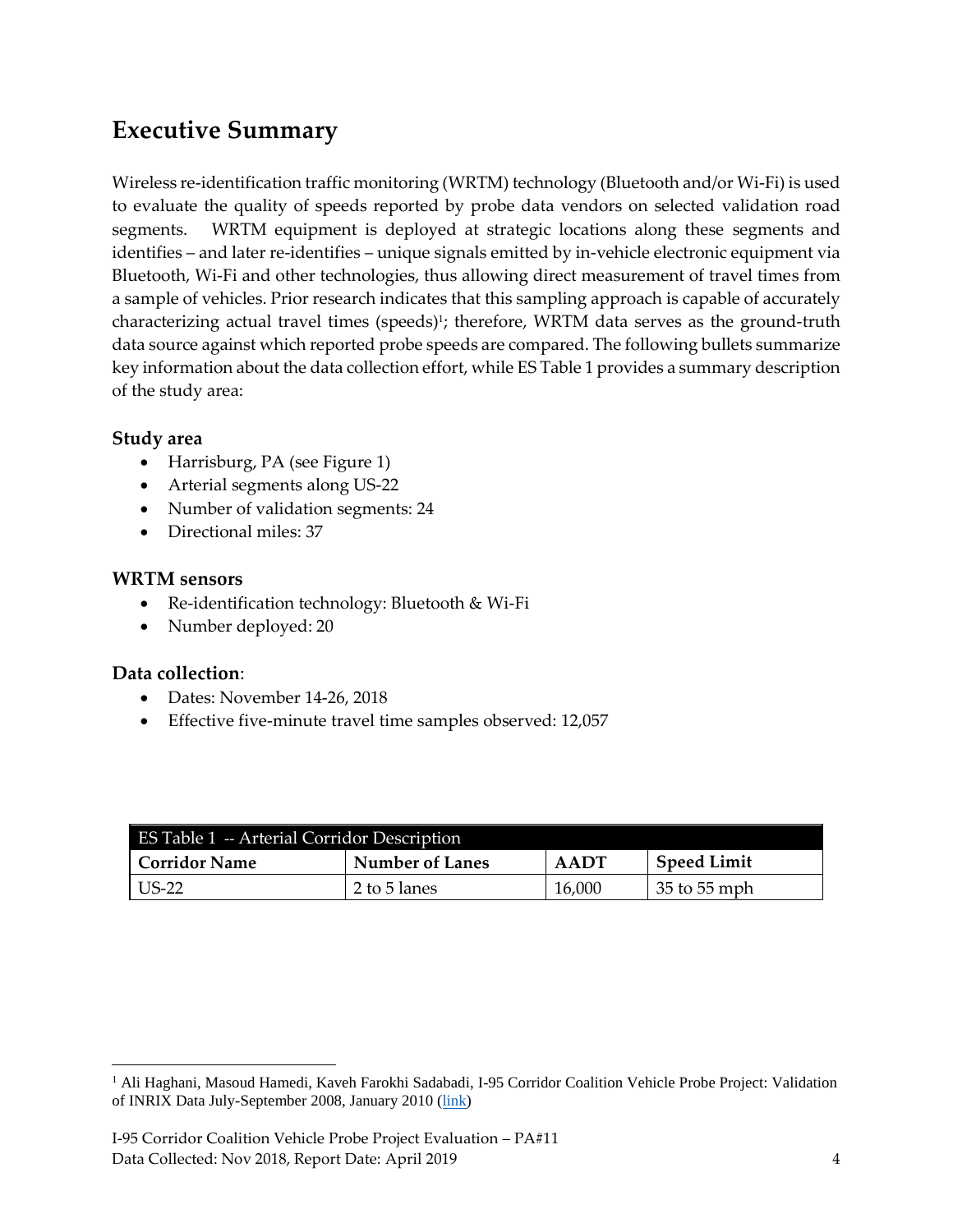The core analysis conducted in this report involves comparing reported probe speeds to (a) the mean WRTM speed, and (b) the 95% confidence interval speed for each 5-minute time interval, known as the SEM Band. These comparisons are quantified in terms of two error metrics: Average Absolute Speed Error (AASE) and Speed Error Bias (SEB) metrics – which are calculated separately for four different speed bins. Based on probe vendor contract specifications, AASE values are to be less than 10 mph, while SEB values are to be less than 5 mph when compared with the SEM Band.

The overall error metrics calculated across all validation segments are summarized in ES Tables 2-4 and are discussed in further detail later in the report. The columns relevant to contract specifications are outlined in red, and error metric values are colored green or red to indicate whether the value is within contract specifications.

<span id="page-4-0"></span>

| ES Table 2 - HERE Summary |                                                 |                         |                                     |                         |                |  |  |
|---------------------------|-------------------------------------------------|-------------------------|-------------------------------------|-------------------------|----------------|--|--|
|                           | <b>Average Absolute Speed</b><br>Error (<10mph) |                         | <b>Speed Error Bias</b><br>(<5 mph) | Number of 5             |                |  |  |
| <b>Speed Bin</b>          | Comparison<br>with SEM<br>Band                  | Comparison<br>with Mean | Comparison<br>with SEM<br>Band      | Comparison<br>with Mean | Minute Samples |  |  |
| 0-15 MPH                  | 3.5                                             | 9.05                    | 3.46                                | 8.93                    | 1041           |  |  |
| 15-25 MPH                 | 1.16                                            | 5.19                    | 1.08                                | 4.58                    | 3032           |  |  |
| 25-35 MPH                 | 2.04                                            | 6.2                     | 0.86                                | 1.62                    | 2586           |  |  |
| $>35$ MPH                 | 1.89                                            | 5.95                    | $-0.75$                             | $-1$                    | 5398           |  |  |
| All Speeds                | 1.88                                            | 6.08                    | 0.42                                | 1.82                    | 12057          |  |  |

- **AASE**: Within specifications (< 10 mph) in all speed bins
- **SEB**: Within specifications (< 5 mph) in all speed bins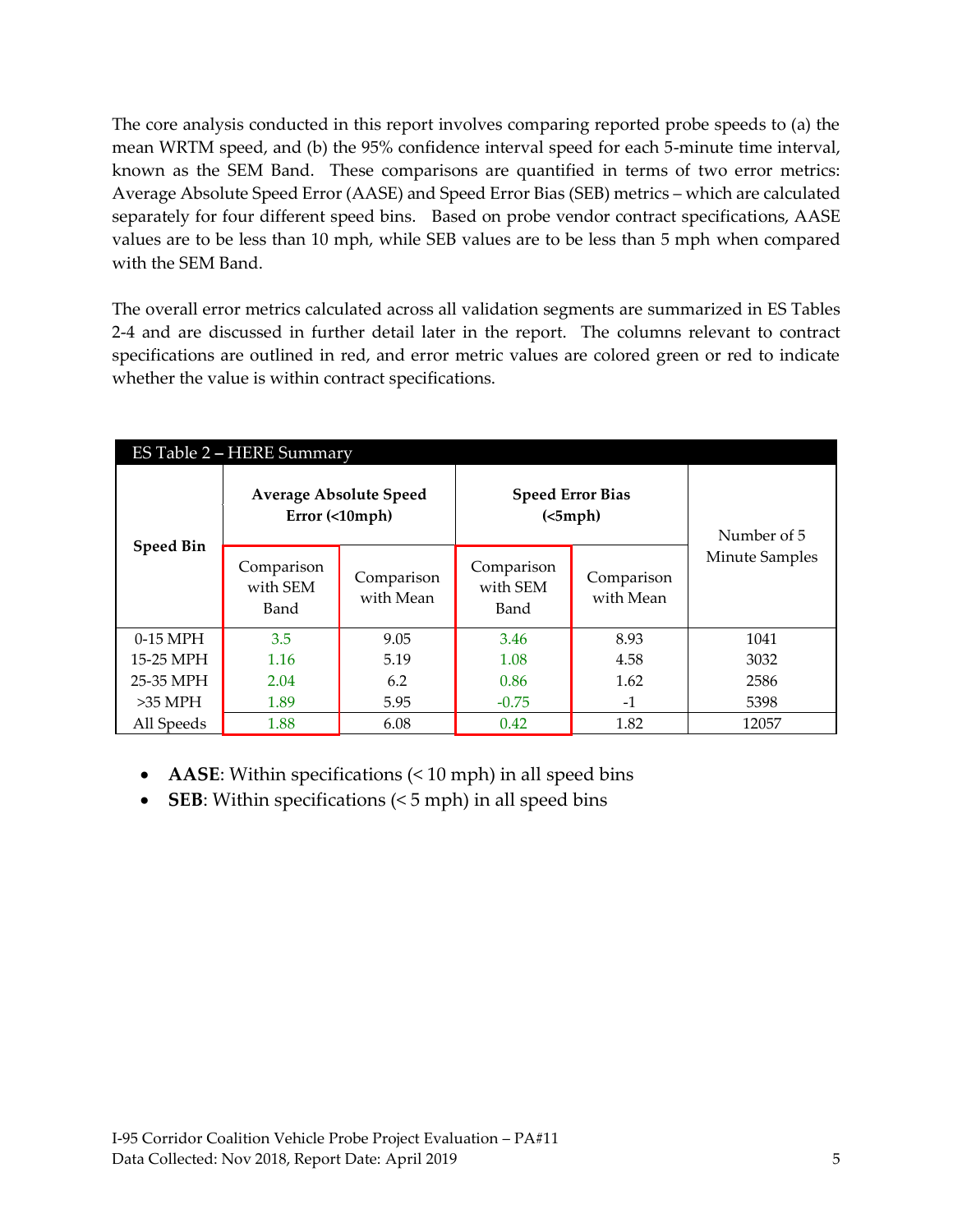<span id="page-5-0"></span>

| ES Table 3 - INRIX Summary |                                                 |                         |                                     |                         |                       |  |  |
|----------------------------|-------------------------------------------------|-------------------------|-------------------------------------|-------------------------|-----------------------|--|--|
|                            | <b>Average Absolute Speed</b><br>Error (<10mph) |                         | <b>Speed Error Bias</b><br>(<5 mph) | Number of 5             |                       |  |  |
| <b>Speed Bin</b>           | Comparison<br>with SEM<br>Band                  | Comparison<br>with Mean | Comparison<br>with SEM Band         | Comparison<br>with Mean | <b>Minute Samples</b> |  |  |
| $0-15$ MPH                 | 3.68                                            | 9.1                     | 3.65                                | 8.9                     | 1041                  |  |  |
| 15-25 MPH                  | 1.55                                            | 5.98                    | 1.25                                | 4.79                    | 3032                  |  |  |
| 25-35 MPH                  | 2.36                                            | 6.61                    | 1.2                                 | 2.62                    | 2586                  |  |  |
| $>35$ MPH                  | 2.08                                            | 6.16                    | $-1.01$                             | $-1.33$                 | 5398                  |  |  |
| All Speeds                 | 2.14                                            | 6.46                    | 0.43                                | 1.94                    | 12057                 |  |  |

- **AASE**: Within specifications (< 10 mph) in all speed bins
- **SEB**: Within specifications (< 5 mph) in all speed bins

<span id="page-5-1"></span>

| ES Table 4 - TOMTOM Summary |                                                 |                         |                                     |                         |                |  |  |
|-----------------------------|-------------------------------------------------|-------------------------|-------------------------------------|-------------------------|----------------|--|--|
| <b>Speed Bin</b>            | <b>Average Absolute Speed</b><br>Error (<10mph) |                         | <b>Speed Error Bias</b><br>(<5 mph) | Number of 5             |                |  |  |
|                             | Comparison<br>with SEM<br>Band                  | Comparison<br>with Mean | Comparison<br>with SEM Band         | Comparison<br>with Mean | Minute Samples |  |  |
| $0-15$ MPH                  | 2.23                                            | 7.32                    | 2.21                                | 7.24                    | 1041           |  |  |
| 15-25 MPH                   | 0.86                                            | 4.85                    | 0.7                                 | 3.85                    | 3021           |  |  |
| 25-35 MPH                   | 1.12                                            | 4.83                    | 0.4                                 | 1.56                    | 2584           |  |  |
| $>35$ MPH                   | 1.23                                            | 4.78                    | $-0.68$                             | $-1.12$                 | 5387           |  |  |
| All Speeds                  | $1.2\,$                                         | 5.03                    | 0.15                                | 1.43                    | 12033          |  |  |

- **AASE**: Within specifications (< 10 mph) in all speed bins
- **SEB**: Within specifications (< 5 mph) in all speed bins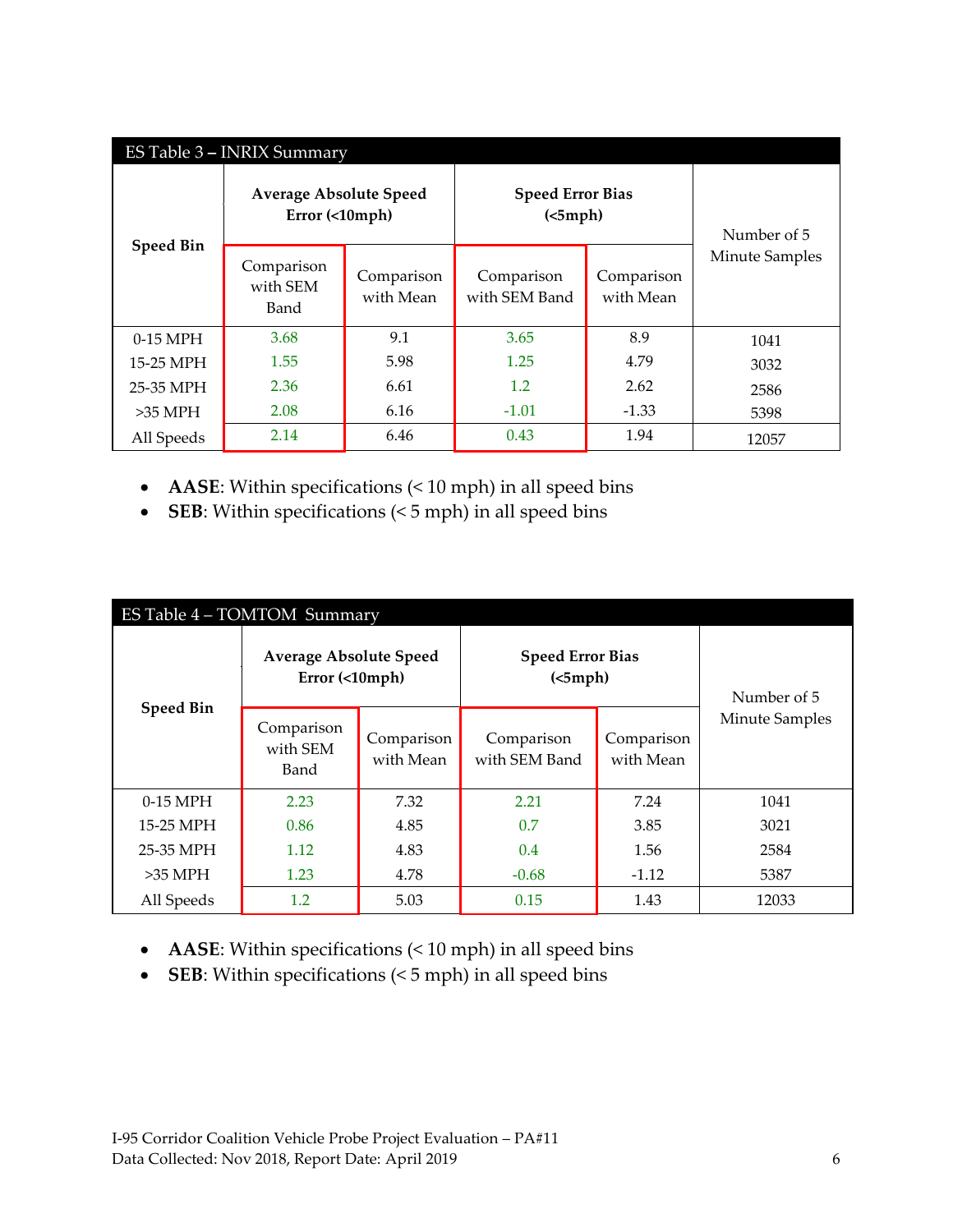### <span id="page-6-0"></span>**Introduction**

The University of Maryland (UMD), acting on behalf of the I-95 Corridor Coalition, was given the responsibility of evaluating the quality of Vehicle Probe Project (VPP) data at the inception of the project in 2009. To assess the quality of travel time and speed data, UMD developed a methodology using wireless re-identification traffic monitoring (WRTM) technology, which is documented in detail in the previously-referenced full report: I-95 Corridor Coalition Vehicle Probe Project: Validation of INRIX Data.

At a high level, WRTM equipment is deployed at strategic locations along selected road segments and identifies – and later re-identifies – unique signals emitted by in-vehicle electronic equipment via Bluetooth, Wi-Fi and other technologies, thus allowing direct measurement of travel times from a sample of vehicles. Initial research conducted by UMD shows that this sampling approach is capable of accurately characterizing travel times (speeds); therefore, WRTM data serves as the ground-truth data source against which reported probe speeds are compared.

In 2014, the project moved to a second phase (VPPII), during which a probe data marketplace was created. Currently there are three data vendors that provide travel time and speed data through this marketplace: HERE, INRIX, and TomTom. The purpose of this report, which is produced on a regular basis, is to continue to rigorously assess the accuracy of speeds reported by each vendor on various road segments from I-95 Corridor Coalition member states.

### <span id="page-6-1"></span>**Probe Data Vendors**

Three probe data vendors are evaluated in this report: HERE, INRIX, and TomTom. Each vendor provides travel time and speed data along the road segments and time periods of interest, which are subsequently compared to ground truth WRTM observations in order to assess data accuracy.

Specifically, each vendor reports travel time and speed data in one-minute intervals either along road segments defined by the WRTM sensor locations (i.e., validation segmentation) or Traffic Message Channel (TMC) segments. In the latter case the TMC-based speeds must first be transformed to equivalent speeds on validation segments before a direct comparison can be made.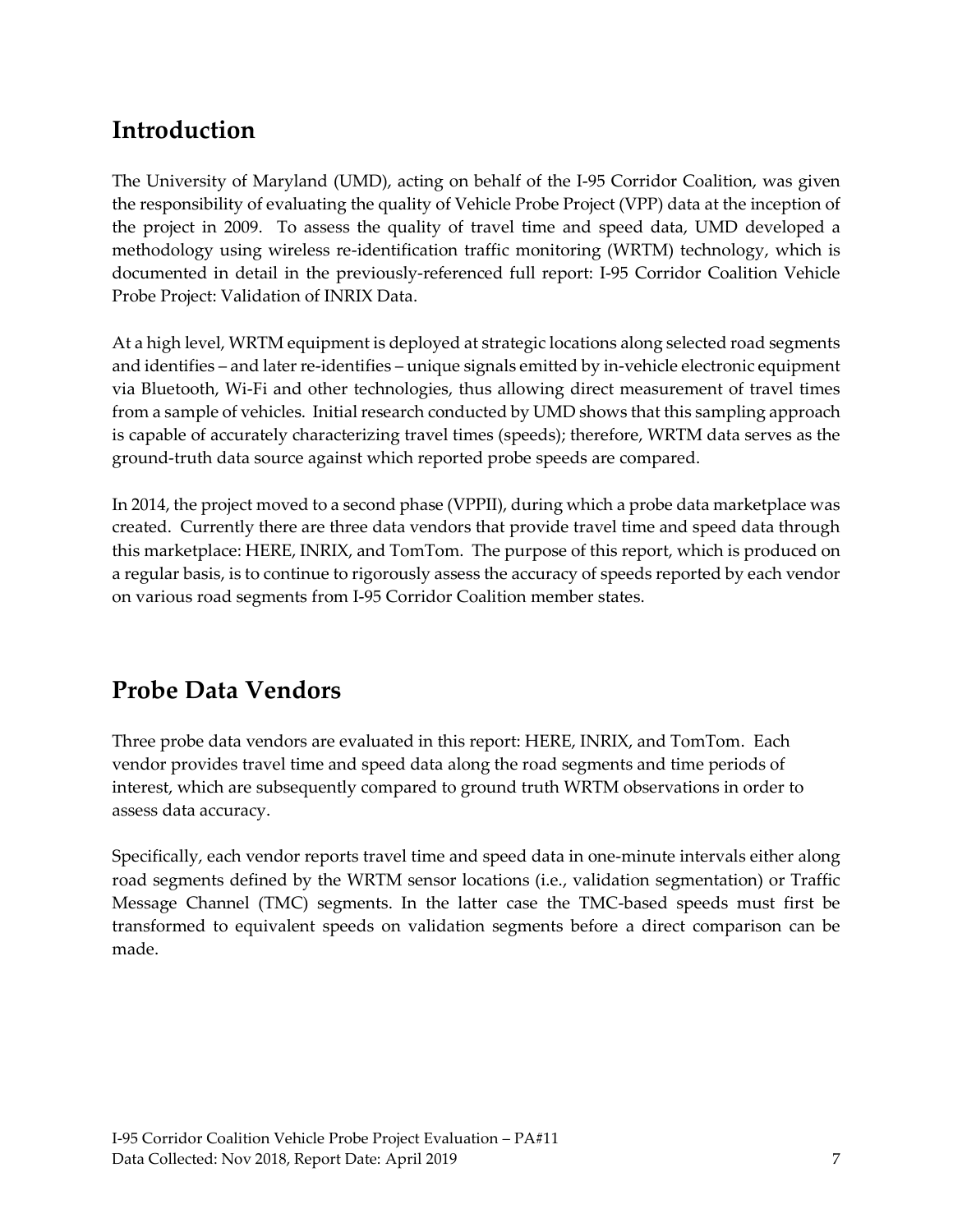# <span id="page-7-0"></span>**Methodology**

The primary means of evaluating the vendor data is through the standard validation analysis, which is thoroughly documented in the original report (I-95 Corridor Coalition Vehicle Probe Project: Validation of INRIX Data July-September 2008) and summarized below. Additionally, a supplemental slowdown or latency analysis may be conducted depending on the type of road segment being evaluated; the slowdown analysis quantifies how well probe data captures congestion events on arterials, while the latency analysis quantifies the time lag between ground truth and probe data on freeways.

### <span id="page-7-1"></span>Standard validation analysis

#### <span id="page-7-2"></span>*Overview*

The standard validation analysis consists of comparing ground truth (i.e., WRTM) speeds against vendor speeds over five-minute intervals and quantifying the discrepancy in terms of two error metrics defined in the contract specifications.

#### <span id="page-7-3"></span>*Obtain vendor speed data along validation road segments*

Road segments used for validation are defined based on WRTM sensor locations – often resulting in different segment definitions than those typically reported by the probe vendors. Accordingly, vendors may either report speeds directly on the validation road segmentation used for evaluation, or report speeds based on standard Traffic Message Channel (TMC) segments. In the latter case, equivalent vendor speeds must be obtained for the geometry specified by the WRTM sensors, which is accomplished via a trajectory reconstruction algorithm. This algorithm is described in another report<sup>2</sup> and works by (a) identifying the portions of vendor road segments that correspond to the validation segment, and (b) using the speeds reported on the vendor's segments during multiple time intervals to calculate the equivalent speed.

#### <span id="page-7-4"></span>*Filter and aggregate ground truth data*

Raw travel time (speed) observations are first filtered to remove outliers. The filtering step is necessary because WRTM sensors sometimes re-identify vehicles that stop between sensors or record travel times from pedestrians or non-motorized vehicles that are not representative of actual traffic conditions. After the outlier observations are removed, the remaining representative observations are aggregated for each segment over five-minute intervals, and intervals with too few observations or excessive variation are discarded.

The remaining intervals are deemed suitable for evaluation of vendor probe data and are summarized in terms of (a) space-mean speed and (b) confidence band. The space-mean speed

 $\overline{a}$ <sup>2</sup> Ali Haghani, Masoud Hamedi, Kaveh Farokhi Sadabadi, Estimation of Travel Times for Multiple TMC Segments, prepared for I-95 Corridor Coalition, February 2010 [\(link\)](http://www.i95coalition.org/wp-content/uploads/2015/02/I-95-CC-Estimation-of-Travel-Times-for-Multiple-TMC-Segments-FINAL2.pdf)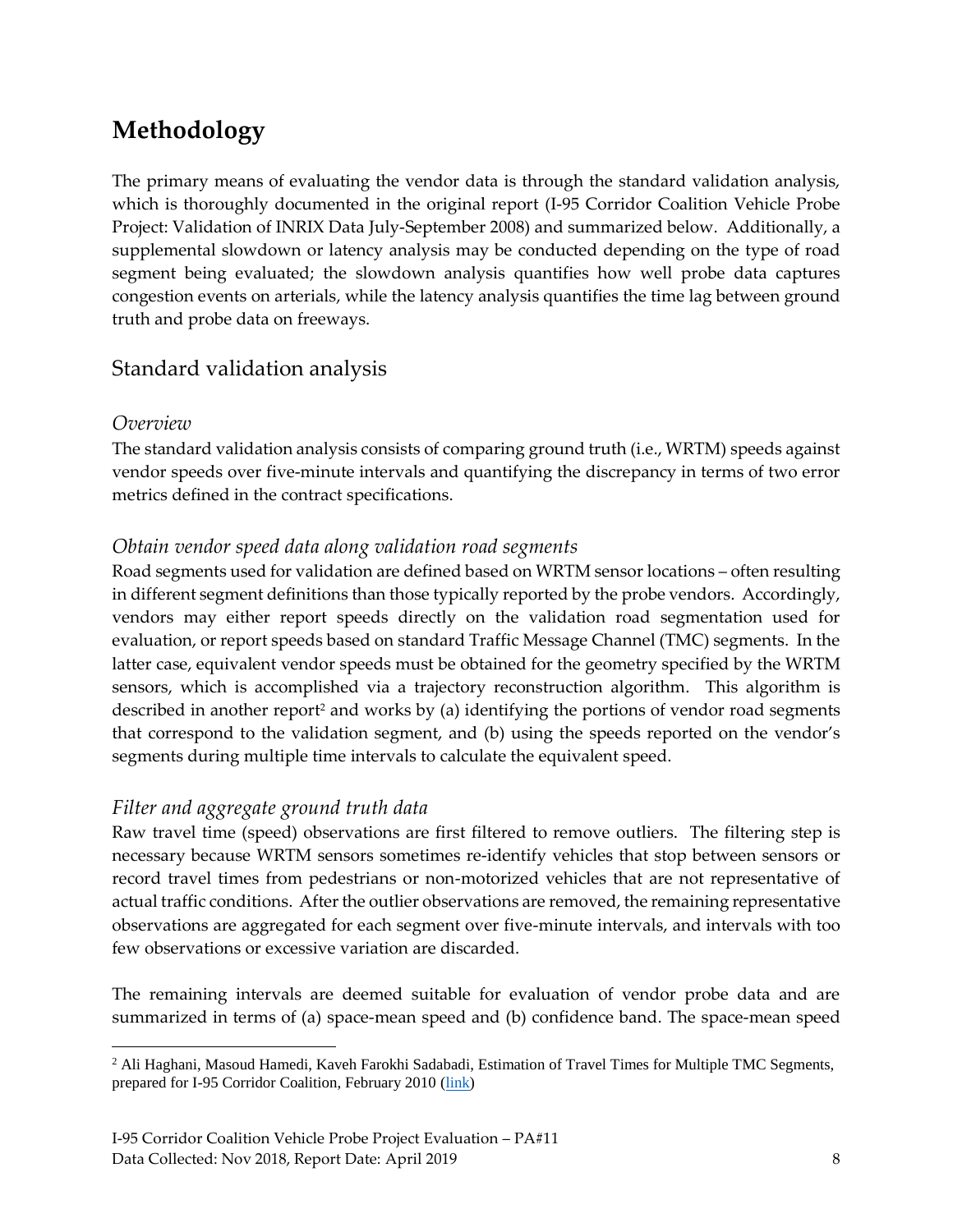captures average ground truth traffic behavior, while the confidence band accounts for the uncertainty associated with a heterogeneous mixture of drivers, vehicles, and road characteristics.

Several statistical measures were initially evaluated to define the width of this uncertainty band, all of which are described and reported in the original report. Ultimately, the standard error of the mean (SEM) measure was selected due to its simplicity and sensitivity to both variability and number of observations used for calculations. The SEM is calculated as the standard deviation (SD) of the calculated error (the difference between the ground truth data and the vendor data) divided by the square root of the number of ground truth data points (n) taken for a given time. In other words, SEM  $=\frac{SD_{GT}}{2\pi}$  $\frac{\partial G_T}{\partial n}$ . The confidence band based on this statistic (i.e., the SEM band) narrows when there is a higher degree of confidence in the ground truth data (i.e., more observations or less variation) and widens when there is less confidence, serving as a proxy for a 95% confidence interval of ground truth speeds.

#### <span id="page-8-0"></span>*Compute Error Metrics*

A statistical analysis of the data is conducted for four defined speed bins, where each five-minute interval is associated with a speed bin based on its corresponding ground truth space-mean speed (0-15 mph, 15-30 mph, 30-45 mph, 45+ mph for arterials; 0-30 mph, 30-45 mph, 45-60 mph, 60+ mph for freeways). Reported probe speeds are compared to both the space-mean and SEM band ground truth speed for each five-minute time interval, and the discrepancies are quantified in terms of two error metrics: Average Absolute Speed Error (AASE) and Speed Error Bias (SEB), which are reported separately for each speed bin. According to contract specifications, AASE and SEB values must be within 10 mph and 5 mph, respectively, when compared with the SEM band.

AASE is calculated by summing up the absolute difference between probe vendor speeds  $(S_P)$ and ground truth speeds ( $S_{GT}$ ) for each time interval and taking the average over *n* observations. That is, AASE  $=$   $\frac{1}{n}$  $\frac{1}{n}\sum_{i=1}^{n} |S_P - S_{GT}|$ . Because the absolute value is used, positive and negative errors cannot cancel, and the result is always positive. Speed Error Bias is calculated similarly, with the difference that the absolute value of the errors is not taken. In other words,  $SEB =$ 1  $\frac{1}{n}\sum_{i=1}^{n} S_p - S_{GT}$ . Thus, positive and negative errors can cancel each other out, and the resulting value can provide insight into whether there is a consistent positive or negative error.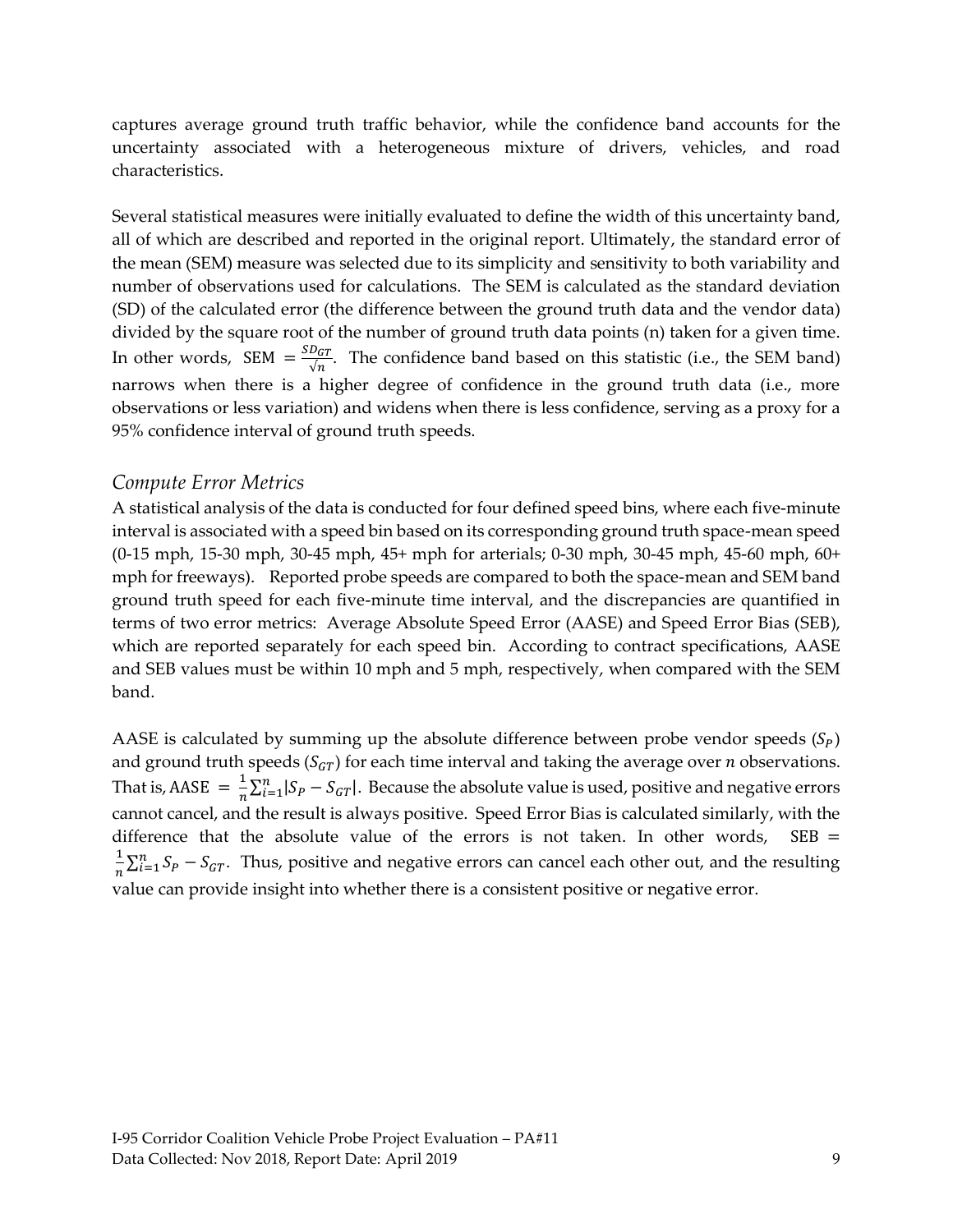# <span id="page-9-0"></span>**Data Collection**

Travel time samples were collected along 24 directional validation road segments in Harrisburg, PA between November 14 and November 26, 2018. These validation segments are located along US-22, and are defined based on WRTM sensor locations, which are shown in Figure 1.



**Figure 1 – WRTM Sensor locations**

<span id="page-9-1"></span>Table 1 contains the summary information for each data collection segment, including WRTM sensor latitude/longitudes and an active map link, which can be followed to view each data collection segment in detail. Please note that the configuration of the test segments is often such that the endpoint of one segment coincides with the start point of the next segment, so that one WRTM sensor covers both data collection segments.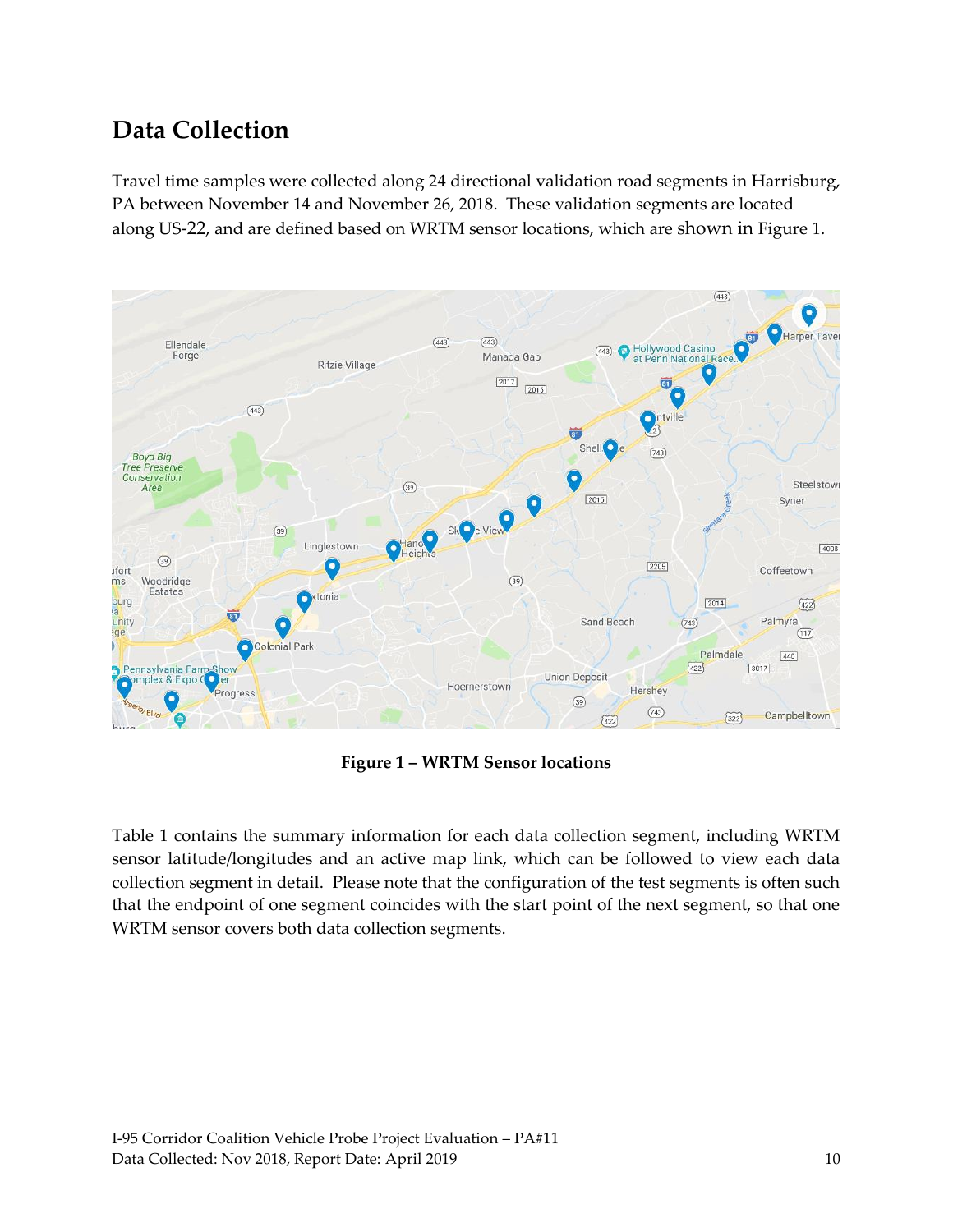<span id="page-10-0"></span>

|                       | <b>DESCRIPTION</b> |                        |                         |                  |             |                      | Deployment              |        |
|-----------------------|--------------------|------------------------|-------------------------|------------------|-------------|----------------------|-------------------------|--------|
| Segment<br>(Map Link) | Highway            | <b>Starting at</b>     | Lane<br>(Min)           | Signals          | <b>AADT</b> | <b>Access Points</b> | <b>Begin Lat/Lon</b>    | Length |
|                       | <b>Direction</b>   | <b>Ending</b> at       | Lane<br>(Max)           | Signal/mile      |             | <b>Speed Limit</b>   | End Lat/Lon             | (mile) |
|                       | Arterial           |                        |                         |                  |             |                      |                         |        |
| A1                    | <b>US-22</b>       | N Cameron St           | $\mathbf{1}$            | 3                | 7,070       | 9                    | 40.28291 -76.88009      | 1.28   |
| PA11-0001             | Eastbound          | Parkway Dr             | $\overline{2}$          | 2.34             | 19,642      | 35                   | 40.27854 -76.85861      |        |
| A2                    | <b>US-22</b>       | Parkway Dr             | $\mathbf{1}$            | 3                | 11,913      | 13                   | 40.27854 -76.85861      | 1.03   |
| PA11-0002             | Eastbound          | Progress Ave           | $\overline{2}$          | 2.92             | 11,913      | 35                   | 40.28473 -76.84167      |        |
| A3                    | <b>US-22</b>       | Progress Ave           | $\overline{2}$          | $\overline{4}$   | 16256       | 13                   | 40.28473 -76.84167      | 1.04   |
| PA11-0003             | Eastbound          | Capital Beltway        | 3                       | 3.84             | 19959       | $40\,$               | 40.29507<br>-76.82725   |        |
| A4                    | <b>US-22</b>       | Capital Beltway        | $\overline{2}$          | $\overline{4}$   | 27913       | $\overline{7}$       | 40.29507 -76.82725      | 1.01   |
| PA11-0004             | Eastbound          | Prince St              | 4                       | 3.96             | 29219       | 40                   | 40.30281<br>$-76.81115$ |        |
| A <sub>5</sub>        | <b>US-22</b>       | Prince St              | $\overline{4}$          | 5                | 25,047      | $\overline{7}$       | 40.30281<br>$-76.81115$ | 0.82   |
| PA11-0005             | Eastbound          | Paxton Towne Centre Dr | 5                       | 6.12             | 29,219      | 40                   | 40.31156<br>-76.80107   |        |
| A <sub>6</sub>        | <b>US-22</b>       | Paxton Towne Centre Dr | $\overline{2}$          | 5                | 16851       | 6                    | 40.31156<br>-76.80107   | 0.97   |
| PA11-0006             | Eastbound          | N Mountain Rd          | 3                       | 5.15             | 25,047      | 40                   | 40.32214<br>-76.78920   |        |
| A7                    | <b>US-22</b>       | N Mountain Rd          | $\overline{2}$          | $\overline{4}$   | 13,069      | 10                   | 40.32214<br>-76.78920   | 2.36   |
| PA11-0007             | Eastbound          | N Oak Grove Rd         | $\overline{\mathbf{4}}$ | 1.69             | 16,851      | 45                   | 40.33165<br>$-76.74618$ |        |
| A <sub>8</sub>        | <b>US-22</b>       | N Oak Grove Rd         | $\overline{2}$          | $\overline{4}$   | 12,368      | 12                   | 40.33165<br>$-76.74618$ | 1.91   |
| PA11-0008             | Eastbound          | N Hershay Rd           | 3                       | 2.09             | 13,069      | 50                   | $-76.71122$<br>40.33899 |        |
| A <sub>9</sub>        | <b>US-22</b>       | N Hershay Rd           | $\overline{2}$          | $\mathbf{1}$     | 13,069      | 8                    | 40.33899<br>$-76.71122$ | 2.83   |
| PA11-0009             | Eastbound          | N Hill Dr              | 3                       | 0.35             | 13,069      | 50                   | 40.36209<br>-76.66735   |        |
| A10                   | <b>US-22</b>       | N Hill Dr              | $\overline{2}$          | $\boldsymbol{0}$ | 13,069      | $\overline{2}$       | 40.36209<br>-76.66735   | 1.10   |
| PA11-0010             | Eastbound          | Laudermilch Rd         | $\overline{4}$          | $0.00\,$         | 16,851      | 55                   | -76.65050<br>40.37160   |        |
| A11                   | <b>US-22</b>       | Laudermilch Rd         | $\overline{2}$          | $\mathbf{1}$     | 13,069      | 6                    | 40.38681<br>$-76.62435$ | 1.73   |
| PA11-0011             | Eastbound          | Coon Circle Rd         | $\overline{4}$          | 0.58             | 13,069      | 55                   | 40.38681<br>-76.62435   |        |
| A12                   | <b>US-22</b>       | Coon Circle Rd         | $\overline{2}$          | $\overline{0}$   | 13,069      | $\overline{7}$       | 40.38681<br>$-76.62435$ | 2.68   |
| PA11-0012             | Eastbound          | <b>Fisher Ave</b>      | 4                       | 0.00             | 13,069      | 55                   | -76.58074<br>40.40667   |        |

### **Table 1 - Validation Segment Attributes**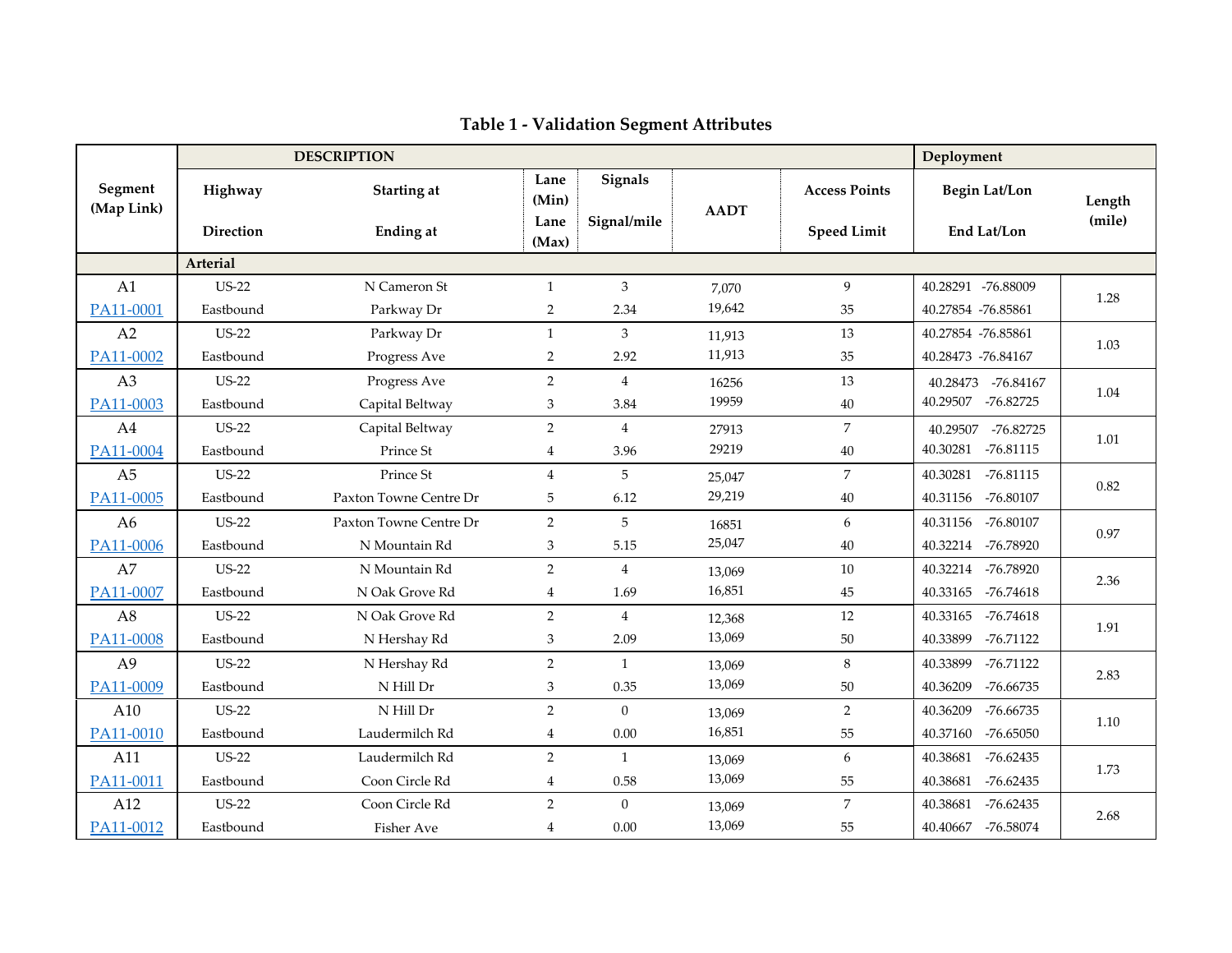|                       |              | <b>DESCRIPTION</b>     |                |                |             |                      | Deployment              |        |
|-----------------------|--------------|------------------------|----------------|----------------|-------------|----------------------|-------------------------|--------|
| Segment<br>(Map Link) | Highway      | Starting at            | Lane<br>(Min)  | <b>Signals</b> | <b>AADT</b> | <b>Access Points</b> | <b>Begin Lat/Lon</b>    | Length |
|                       | Direction    | <b>Ending at</b>       | Lane<br>(Max)  | Signal/mile    |             | <b>Speed Limit</b>   | End Lat/Lon             | (mile) |
|                       | Arterial     |                        |                |                |             |                      |                         |        |
| A13                   | $US-22$      | <b>Fisher Ave</b>      | $\overline{2}$ | $\Omega$       | 13,069      | 9                    | 40.40667<br>-76.58074   | 2.68   |
| PA11-0013             | Westbound    | Coon Circle Rd         | 3              | 0.00           | 13,069      | 55                   | 40.38689<br>$-76.62444$ |        |
| A14                   | <b>US-22</b> | Coon Circle Rd         | $\overline{2}$ | $\theta$       | 13,069      | 6                    | 40.38689<br>$-76.62444$ | 1.73   |
| PA11-0014             | Westbound    | Laudermilch Rd         | 3              | $0.00\,$       | 16,851      | 55                   | 40.37172<br>-76.65055   |        |
| A15                   | <b>US-22</b> | Laudermilch Rd         | $\overline{2}$ | $\mathbf{1}$   | 13,069      | $\overline{4}$       | 40.37172<br>-76.65055   | 1.10   |
| PA11-0015             | Westbound    | N Hill Dr              | 3              | 0.91           | 13,069      | 55                   | 40.36221<br>-76.66732   |        |
| A16                   | <b>US-22</b> | N Hill Dr              | $\overline{2}$ | $\mathbf{1}$   | 13,069      | 6                    | 40.36221<br>-76.66732   |        |
| PA11-0016             | Westbound    | N Hershay Rd           | 3              | 0.35           | 16,851      | 50                   | 40.33911 -76.71123      | 2.83   |
| A17                   | <b>US-22</b> | N Hershay Rd           | $\overline{2}$ | $\overline{4}$ | 13,069      | 5                    | 40.33911<br>-76.71123   |        |
| PA11-0017             | Westbound    | N Oak Grove Rd         | 3              | 2.10           | 13,069      | 50                   | -76.74612<br>40.33177   | 1.91   |
| A18                   | $US-22$      | N Oak Grove Rd         | $\overline{2}$ | $\overline{4}$ | 13,069      | 10                   | 40.33177<br>-76.74612   |        |
| PA11-0018             | Westbound    | N Mountain Rd          | $\overline{4}$ | 1.69           | 13,069      | 45                   | 40.32224<br>-76.78928   | 2.37   |
| A19                   | <b>US-22</b> | N Mountain Rd          | $\overline{2}$ | 5              | 13,069      | $\overline{7}$       | 40.32224<br>-76.78928   |        |
| NC08-0019             | Westbound    | Paxton Towne Centre Dr | $\overline{4}$ | 5.15           | 16,851      | 40                   | 40.31167<br>-76.80118   | 0.97   |
| A20                   | <b>US-22</b> | Paxton Towne Centre Dr | $\overline{2}$ | 5              | 16,851      | 9                    | 40.31167<br>-76.80118   |        |
| PA11-0020             | Westbound    | Prince St              | $\overline{4}$ | 6.12           | 25,049      | 40                   | 40.30290<br>-76.81121   | 0.82   |
| A21                   | <b>US-22</b> | Prince St              | $\overline{4}$ | $\overline{4}$ | 25,049      | 13                   | 40.30290<br>$-76.81121$ | 1.01   |
| PA11-0021             | Westbound    | Capital Beltway        | $\overline{2}$ | 3.95           | 29,219      | 40                   | 40.29514<br>-76.82732   |        |
| A22                   | <b>US-22</b> | Capital Beltway        | $\overline{2}$ | $\overline{4}$ | 28,606      | 12                   | 40.29514<br>-76.82732   |        |
| PA11-0022             | Westbound    | S Progress Ave         | 3              | 3.83           | 29,225      | 40                   | 40.28473<br>-76.84166   | 1.04   |
| A23                   | <b>US-22</b> | S Progress Ave         | $\mathbf{1}$   | $\mathbf{3}$   | 16,256      | 9                    | 40.28473<br>-76.84166   | 1.00   |
| PA11-0023             | Westbound    | Parkway Dr             | $\overline{2}$ | 2.98           | 19,959      | 35                   | 40.27854<br>-76.85862   |        |
| A24                   | <b>US-22</b> | Parkway Dr             | 1              | 3              | 7,070       | $\overline{7}$       | 40.27854<br>-76.85862   |        |
| PA11-0024             | Westbound    | N Cameron St           | $\overline{2}$ | 2.35           | 19,959      | 35                   | 40.28291 -76.88009      | 1.3    |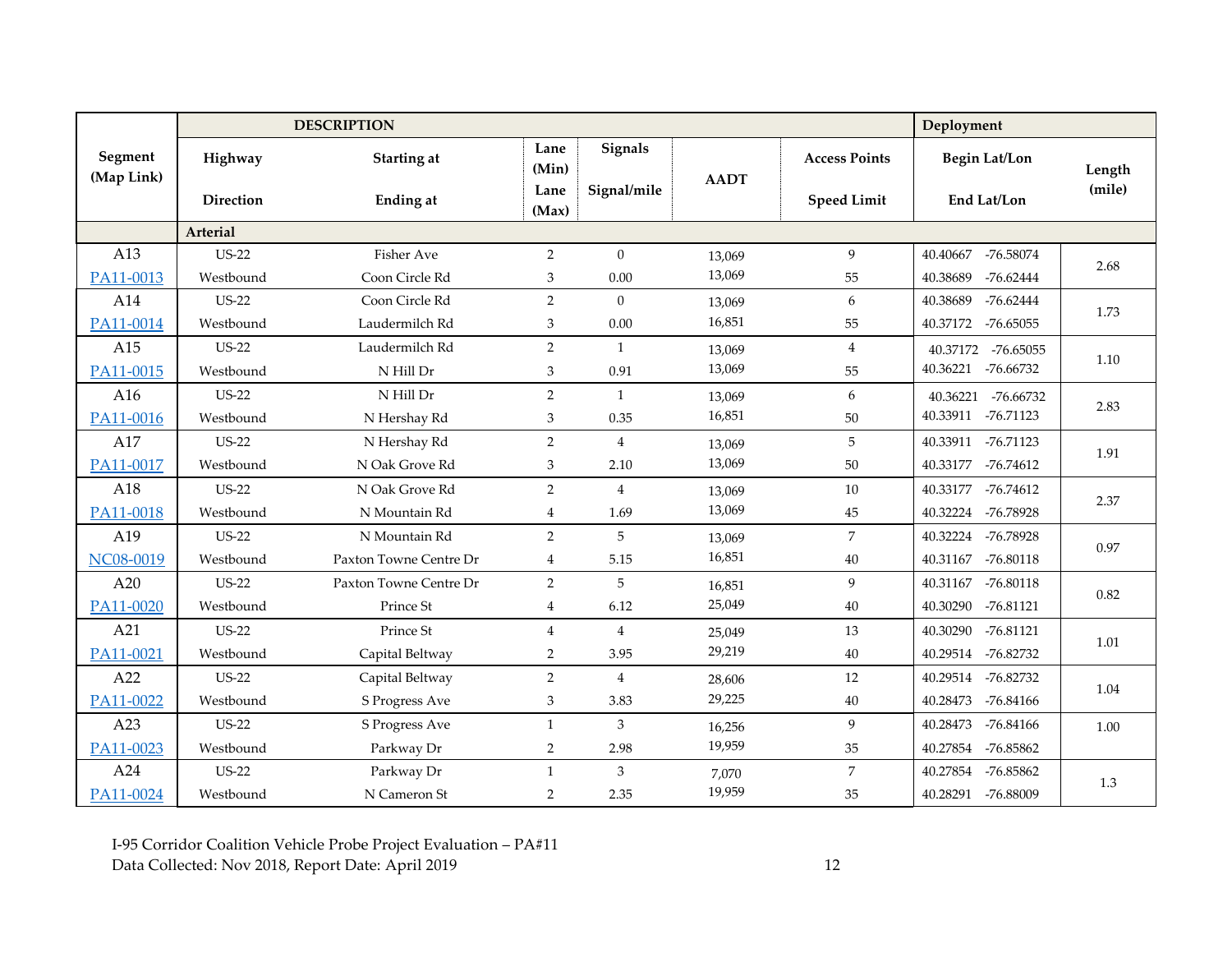# <span id="page-12-0"></span>**Validation Results**

### <span id="page-12-1"></span>Standard Validation Results

#### <span id="page-12-2"></span>*HERE*

Table 2 summarizes the standard error metrics computed between ground truth (i.e., WRTM) and HERE speeds. Both Average Absolute Speed Error (AASE) and Speed Error Bias (SEB) are within specifications for all speed bins.

<span id="page-12-3"></span>

|                  | <b>Average Absolute Speed</b><br>Error ( < 10 mph) |                         | <b>Speed Error Bias</b><br>(<5 mph) | Number of 5             |                |
|------------------|----------------------------------------------------|-------------------------|-------------------------------------|-------------------------|----------------|
| <b>Speed Bin</b> | Comparison<br>with SEM<br>Band                     | Comparison<br>with Mean | Comparison<br>with SEM<br>Band      | Comparison<br>with Mean | Minute Samples |
| $0-15$           | 3.5                                                | 9.05                    | 3.46                                | 8.93                    | 1041           |
| $15 - 25$        | 1.16                                               | 5.19                    | 1.08                                | 4.58                    | 3032           |
| $25 - 35$        | 2.04                                               | 6.2                     | 0.86                                | 1.62                    | 2586           |
| >35              | 1.89                                               | 5.95                    | $-0.75$                             | $-1$                    | 5398           |
| All Speeds       | 1.88                                               | 6.08                    | 0.42                                | 1.82                    | 12057          |

Table 3 shows the percentage of time the HERE data falls within 5mph of the mean and SEM band for each speed bin.

<span id="page-12-4"></span>

| Table 5 – Percent of HEKE Observations meeting data quality criteria |                           |                                      |                             |                                      |                                  |  |  |
|----------------------------------------------------------------------|---------------------------|--------------------------------------|-----------------------------|--------------------------------------|----------------------------------|--|--|
|                                                                      | Data Quality Measures for |                                      |                             |                                      |                                  |  |  |
|                                                                      | <b>SEM Band</b>           |                                      | Mean                        |                                      |                                  |  |  |
| <b>Speed Bin</b>                                                     | Percent<br>inside band    | Percent<br>within<br>5mph of<br>band | Percent<br>equal to<br>mean | Percent<br>within<br>5mph of<br>mean | Number of 5<br>Minute<br>Samples |  |  |
| $0 - 15$                                                             | 35                        | 71                                   |                             | 22                                   | 1041                             |  |  |
| $15 - 25$                                                            | 70                        | 92                                   |                             | 57                                   | 3032                             |  |  |
| $25 - 35$                                                            | 59                        | 85                                   |                             | 51                                   | 2586                             |  |  |
| $35+$                                                                | 57                        | 85                                   |                             | 50                                   | 5398                             |  |  |

**Table 3 – Percent of HERE observations meeting data quality criteria**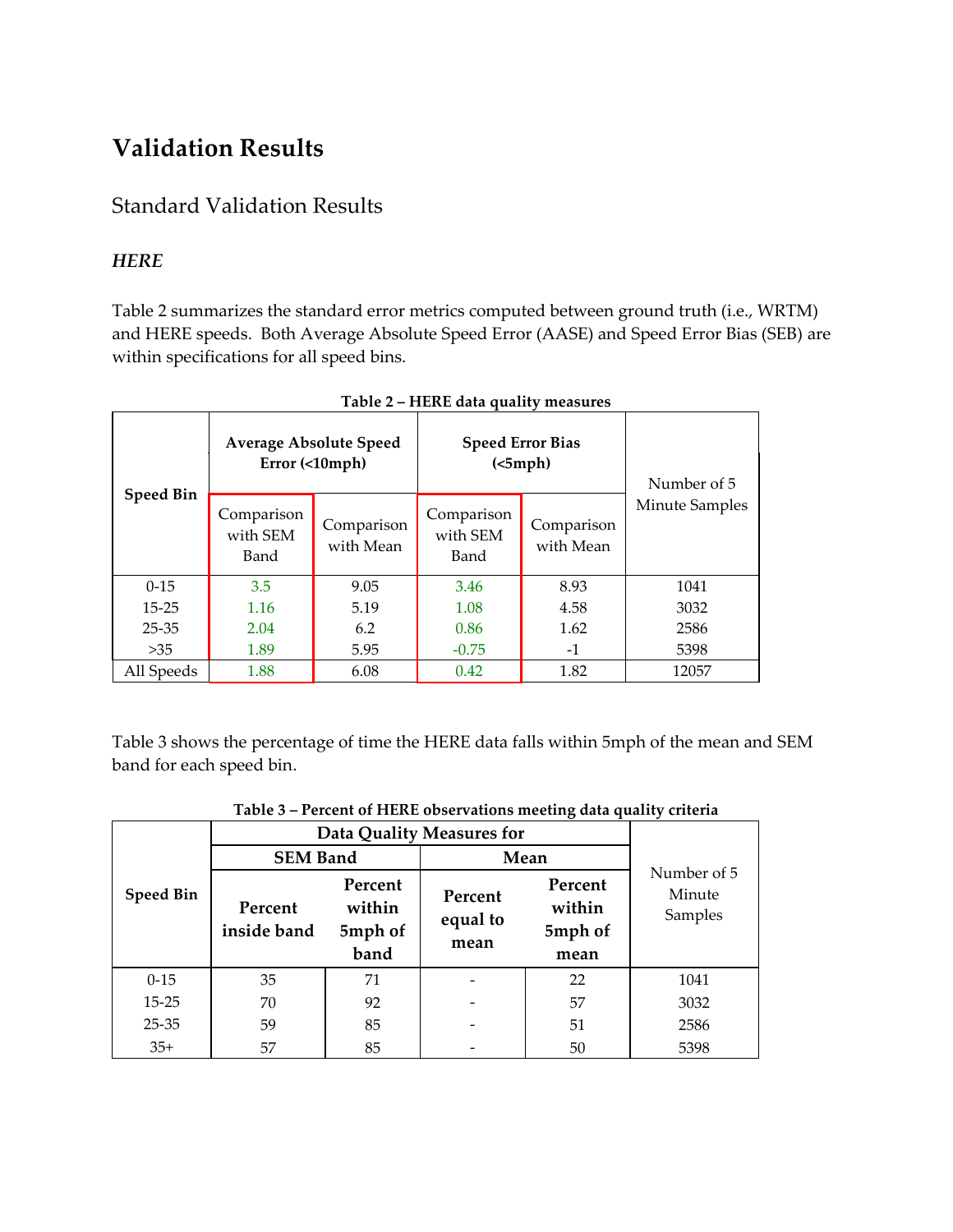Table 4 reports the standard error metrics on individual validation segments. Note that some segments and time bins only have a few observations, and thus may not be representative of the overall performance in each speed bin.

<span id="page-13-0"></span>

|           |                    |              | Data Quality Measures for         |                                       |                               |                                       |                |
|-----------|--------------------|--------------|-----------------------------------|---------------------------------------|-------------------------------|---------------------------------------|----------------|
|           |                    |              | 1.96 SEM Band                     |                                       |                               | Mean                                  |                |
| Path      | Sensor<br>distance | Speed<br>Bin | <b>Speed Error</b><br><b>Bias</b> | Average<br>Absolute<br>Speed<br>Error | Speed<br>Error<br><b>Bias</b> | Average<br>Absolute<br>Speed<br>Error | No. of<br>Obs. |
|           |                    | $0 - 15$     | 6.71                              | 6.71                                  | 8.67                          | 8.67                                  | 9              |
|           |                    | 15-25        | 0.54                              | 0.76                                  | 2.79                          | 2.79                                  | 35             |
| PA11-0001 | 1.28               | 25-35        | $-0.51$                           | 0.91                                  | $-1.1$                        | $-1.1$                                | 81             |
|           |                    | $35+$        | $-6.47$                           | 6.47                                  | $-8.75$                       | $-8.75$                               | $\overline{4}$ |
|           |                    | $0 - 15$     | 4.55                              | 4.56                                  | 8.27                          | 8.27                                  | 73             |
| PA11-0002 |                    | 15-25        | 1.57                              | 1.84                                  | 3.53                          | 3.53                                  | 101            |
|           | 1.03               | 25-35        | $-1.23$                           | 1.23                                  | $-3.24$                       | $-3.24$                               | 14             |
|           |                    | $35+$        | $\overline{\phantom{a}}$          | $\overline{\phantom{a}}$              | $\overline{\phantom{a}}$      | $\overline{\phantom{a}}$              |                |
|           |                    | $0 - 15$     | 1.96                              | 1.98                                  | 5.26                          | 5.26                                  | 36             |
| PA11-0003 | 1.04               | 15-25        | 0.35                              | 0.46                                  | 3.58                          | 3.58                                  | 262            |
|           |                    | 25-35        | $-1.11$                           | 1.16                                  | $-3.43$                       | $-3.43$                               | 397            |
|           |                    | $35+$        | $-5.16$                           | 5.16                                  | $-11.06$                      | $-11.06$                              | 57             |
|           |                    | $0 - 15$     |                                   |                                       |                               |                                       |                |
| PA11-0004 | 1.01               | $15 - 25$    |                                   |                                       |                               |                                       |                |
|           | 25-35              |              |                                   |                                       |                               |                                       |                |
|           |                    | $35+$        |                                   |                                       |                               |                                       |                |
|           |                    | $0 - 15$     | 2.79                              | 2.79                                  | 10.68                         | 10.68                                 | 226            |
| PA11-0005 | 0.82               | $15 - 25$    | 0.66                              | 0.69                                  | 4.84                          | 4.84                                  | 430            |
|           |                    | 25-35        | $-0.78$                           | 1.01                                  | $-3.03$                       | $-3.03$                               | 149            |
|           |                    | $35+$        | $-4$                              | $\overline{4}$                        | $-9.49$                       | $-9.49$                               | 28             |
|           |                    | $0 - 15$     | 3.84                              | 3.84                                  | 9.68                          | 9.68                                  | 155            |
| PA11-0006 | 0.97               | $15 - 25$    | 0.88                              | 0.9                                   | 4.47                          | 4.47                                  | 556            |
|           |                    | 25-35        | $-0.74$                           | 0.79                                  | $-2.79$                       | $-2.79$                               | 188            |
|           |                    | $35+$        | $-3.68$                           | 3.68                                  | $-9.13$                       | $-9.13$                               | 21             |
|           |                    | $0 - 15$     |                                   |                                       |                               |                                       | $\omega$       |
| PA11-0007 | 2.36               | $15 - 25$    | 1.3                               | 1.3                                   | 5.88                          | 5.88                                  | 17             |
|           |                    | 25-35        | 1.32                              | 1.41                                  | 6.61                          | 6.61                                  | 103            |
|           |                    | $35+$        | $-0.56$                           | 0.98                                  | $-1.07$                       | $-1.07$                               | 387            |
|           |                    | $0 - 15$     | 5.76                              | 5.76                                  | 10.46                         | 10.46                                 | 13             |
| PA11-0008 | 1.91               | $15 - 25$    | 2.86                              | 3.2                                   | 10.83                         | 10.83                                 | 39             |
|           |                    | $25 - 35$    | 1.92                              | 1.92                                  | 7.94                          | 7.94                                  | 127            |
|           |                    | $35+$        | -0.49                             | 0.9                                   | $-1.13$                       | $-1.13$                               | 220            |
|           |                    | $0 - 15$     | 0.57                              | 0.73                                  | 0.81                          | 0.81                                  | 18             |
| PA11-0009 | 2.83               | $15 - 25$    | 2.23                              | 4.58                                  | 2.27                          | 2.27                                  | 21             |
|           |                    | $25 - 35$    | 4.59                              | 6.01                                  | 8.31                          | 8.31                                  | 27             |
|           |                    | $35+$        | $-2.26$                           | 2.43                                  | $-5.06$                       | $-5.06$                               | 449            |
|           |                    | $0 - 15$     | 0.82                              | 1.61                                  | 1.68                          | 1.68                                  | 49             |
| PA11-0010 | 1.10               | $15 - 25$    | 8.57                              | 8.57                                  | 14.57                         | 14.57                                 | 30             |
|           |                    | 25-35        | 7.66                              | 7.7                                   | 15.6                          | 15.6                                  | 211            |
|           |                    | $35+$        | 1.2                               | 1.61                                  | 6.46                          | 6.46                                  | 426            |

**Table 4 – HERE data quality measures by validation segment**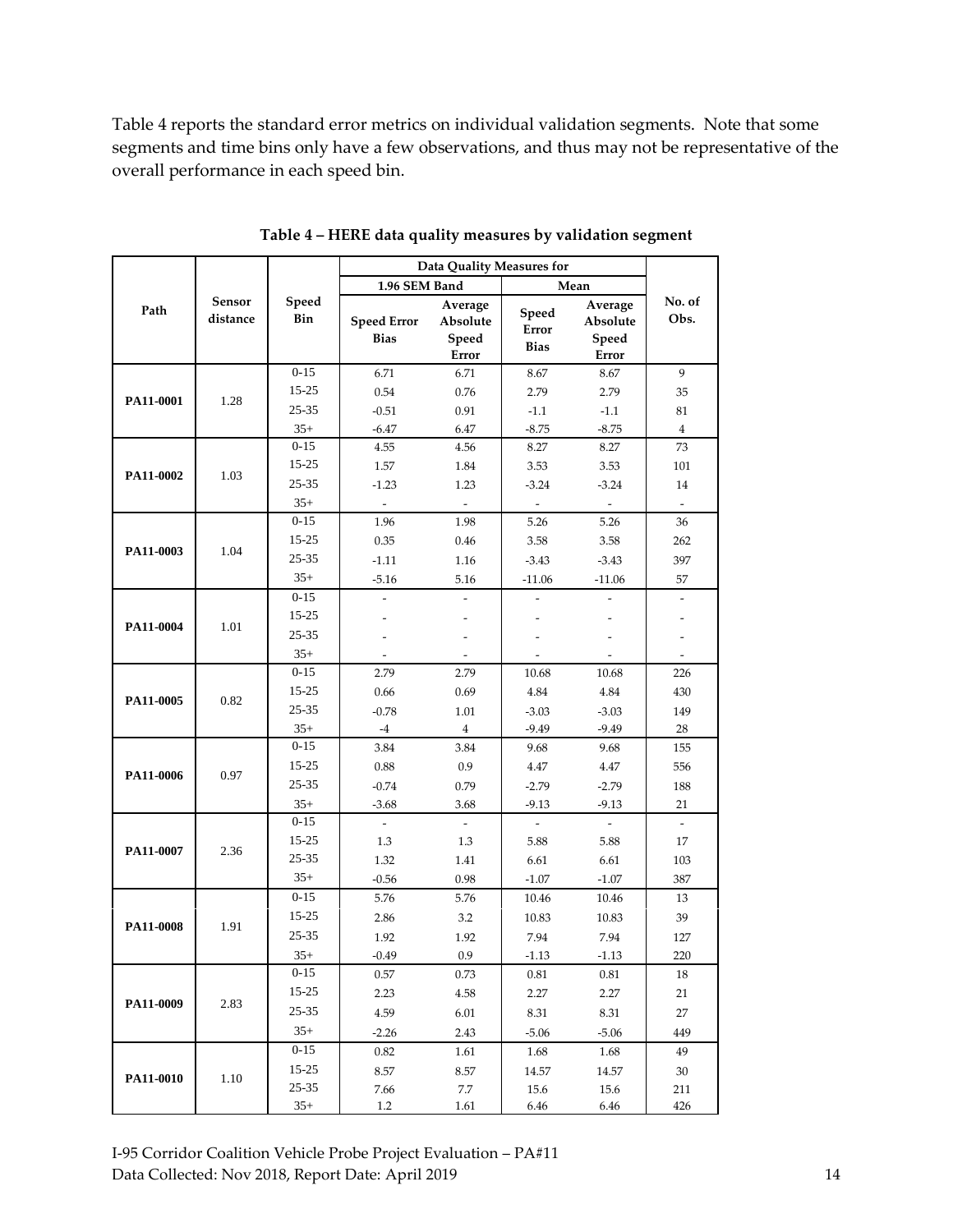|           |                           |                   | Data Quality Measures for         |                                       |                                     |                                       |                                |
|-----------|---------------------------|-------------------|-----------------------------------|---------------------------------------|-------------------------------------|---------------------------------------|--------------------------------|
|           |                           |                   | 1.96 SEM Band                     |                                       |                                     | Mean                                  |                                |
| Path      | <b>Sensor</b><br>distance | Speed<br>Bin      | <b>Speed Error</b><br><b>Bias</b> | Average<br>Absolute<br>Speed<br>Error | Speed<br>Error<br><b>Bias</b>       | Average<br>Absolute<br>Speed<br>Error | No. of<br>Obs.                 |
|           |                           | $0 - 15$          | $\overline{a}$                    | $\overline{\phantom{a}}$              | $\overline{a}$                      | $\sim$                                | $\overline{\phantom{a}}$       |
| PA11-0011 | 1.73                      | $15 - 25$         | 0.93                              | 1.07                                  | 4.68                                | 4.68                                  | 6                              |
|           |                           | 25-35             | 5.36                              | 6.19                                  | 8.25                                | 8.25                                  | 15                             |
|           |                           | $35+$             | $-0.12$                           | 0.85                                  | $-0.51$                             | $-0.51$                               | 518                            |
|           |                           | $0 - 15$          | $\overline{\phantom{a}}$          | $\mathcal{L}$                         | $\overline{\phantom{a}}$            | $\mathcal{L}^{\pm}$                   | $\overline{\phantom{a}}$       |
| PA11-0012 | 2.68                      | 15-25             | 2.2                               | 2.2                                   | 5.19                                | 5.19                                  | $\overline{4}$                 |
|           |                           | 25-35             | 4.7                               | 5.48                                  | 6.3                                 | 6.3                                   | 16                             |
|           |                           | $35+$             | $-1.49$                           | 1.79                                  | $-3.13$                             | $-3.13$                               | 517                            |
|           |                           | $0 - 15$          | $\overline{a}$                    | $\overline{\phantom{a}}$              | $\overline{a}$                      | $\sim$                                | $\overline{\phantom{a}}$       |
| PA11-0013 | 2.68                      | 15-25             | $\overline{\phantom{a}}$          | $\sim$                                | $\sim$                              | $\bar{\phantom{a}}$                   | $\overline{\phantom{a}}$       |
|           |                           | 25-35             | 3.95                              | 3.95                                  | 7.78                                | 7.78                                  | 12                             |
|           |                           | $35+$             | $-1.88$                           | 2.09                                  | $-3.98$                             | $-3.98$                               | 575                            |
|           |                           | $0 - 15$          | 22.32                             | 22.32                                 | 23.52                               | 23.52                                 | $\mathbf{1}$                   |
| PA11-0014 | 1.73                      | 15-25             | 9.05                              | 9.05                                  | 12.95                               | 12.95                                 | 15                             |
|           |                           | 25-35             | 8.69                              | 8.7                                   | 15.81                               | 15.81                                 | 63                             |
|           |                           | $35+$             | 2.25                              | 2.45                                  | 7.11                                | 7.11                                  | 563                            |
|           |                           | $0 - 15$          | L.                                | $\mathcal{L}$                         | L.                                  | $\overline{a}$                        | $\overline{\phantom{a}}$       |
| PA11-0015 | 1.10                      | 15-25             | 8.59                              | 8.59                                  | 9.7                                 | 9.7                                   | $\mathbf{1}$                   |
|           |                           | 25-35             | 2.49                              | 4.14                                  | 5.99                                | 5.99                                  | 22                             |
|           |                           | $35+$             | $-2.18$                           | 2.24                                  | $-4.97$                             | $-4.97$                               | 616                            |
|           |                           | $0 - 15$          | 16.74                             | 16.74                                 | 20.31                               | 20.31                                 | $\overline{4}$                 |
| PA11-0016 | 2.83                      | 15-25             | 9.56                              | 9.56                                  | 15.03                               | 15.03                                 | 17                             |
|           |                           | 25-35             | 6.08                              | 6.08                                  | 10.9                                | 10.9                                  | 20                             |
|           |                           | $35+$<br>$0 - 15$ | 1.03<br>$\mathcal{L}$             | 1.64<br>$\mathcal{L}$                 | 4.06<br>$\overline{\phantom{a}}$    | 4.06<br>$\overline{a}$                | 442                            |
|           |                           | 15-25             |                                   |                                       |                                     | 9.33                                  | $\omega$<br>9                  |
| PA11-0017 | 1.91                      | 25-35             | 5.76<br>0.31                      | 5.76<br>0.31                          | 9.33<br>10.61                       | 10.61                                 | 22                             |
|           |                           | $35+$             | $-2.34$                           |                                       |                                     | $-5.32$                               | 303                            |
|           |                           | $0 - 15$          | $\bar{\phantom{a}}$               | 2.48                                  | $-5.32$                             |                                       |                                |
|           |                           | $15 - 25$         |                                   | $\overline{\phantom{a}}$<br>2.75      | $\overline{\phantom{a}}$            | $\overline{\phantom{a}}$              | $\overline{\phantom{a}}$       |
| PA11-0018 | 2.37                      | 25-35             | 2.67                              |                                       | 10.23                               | 10.23                                 | 33                             |
|           |                           | $35+$             | 2.4<br>$0.07\,$                   | 2.42<br>$0.4\,$                       | 7.06<br>$0.16\,$                    | 7.06<br>$0.16\,$                      | 212<br>168                     |
|           |                           | $0 - 15$          | 3.68                              | 3.68                                  | 8.15                                | 8.15                                  | 149                            |
|           |                           | 15-25             | 1.15                              | $1.2\phantom{0}$                      | 4.51                                | 4.51                                  | 541                            |
| PA11-0019 | 0.97                      | 25-35             | $-0.8$                            | 0.9                                   | $-2.88$                             | $-2.88$                               | 175                            |
|           |                           | $35+$             | $-4.6$                            | 4.61                                  | $-9.76$                             | $-9.76$                               |                                |
|           |                           | $0 - 15$          |                                   |                                       |                                     |                                       | 41                             |
|           |                           | 15-25             | 3.23                              | 3.23                                  | 9.28                                | 9.28                                  | 254                            |
| PA11-0020 | 0.82                      | 25-35             | 0.46                              | 0.51                                  | 3.23                                | 3.23                                  | 393                            |
|           |                           |                   | $-0.65$                           | 0.78                                  | $-3.16$                             | $-3.16$                               | 160                            |
|           |                           | $35+$<br>$0 - 15$ | $-4.58$                           | 4.58                                  | $-13.9$<br>$\overline{\phantom{a}}$ | $-13.9$<br>$\overline{\phantom{a}}$   | 11<br>$\overline{\phantom{a}}$ |
|           |                           | 15-25             |                                   |                                       | $\overline{a}$                      |                                       |                                |
| PA11-0021 | 1.01                      | 25-35             |                                   |                                       |                                     |                                       |                                |
|           |                           | $35+$             |                                   | $\overline{\phantom{a}}$              |                                     |                                       |                                |
|           |                           | $0 - 15$          | 5.42                              | 5.42                                  | 10.73                               | 10.73                                 | 42                             |
|           |                           | 15-25             | 0.95                              | 1.07                                  | 3.57                                | 3.57                                  | 405                            |
| PA11-0022 | 1.04                      | 25-35             | $-0.87$                           | 1.08                                  | $-2.98$                             | $-2.98$                               | 232                            |
|           |                           | $35+$             | $-6.39$                           | 6.39                                  | $-13.14$                            | $-13.14$                              | 21                             |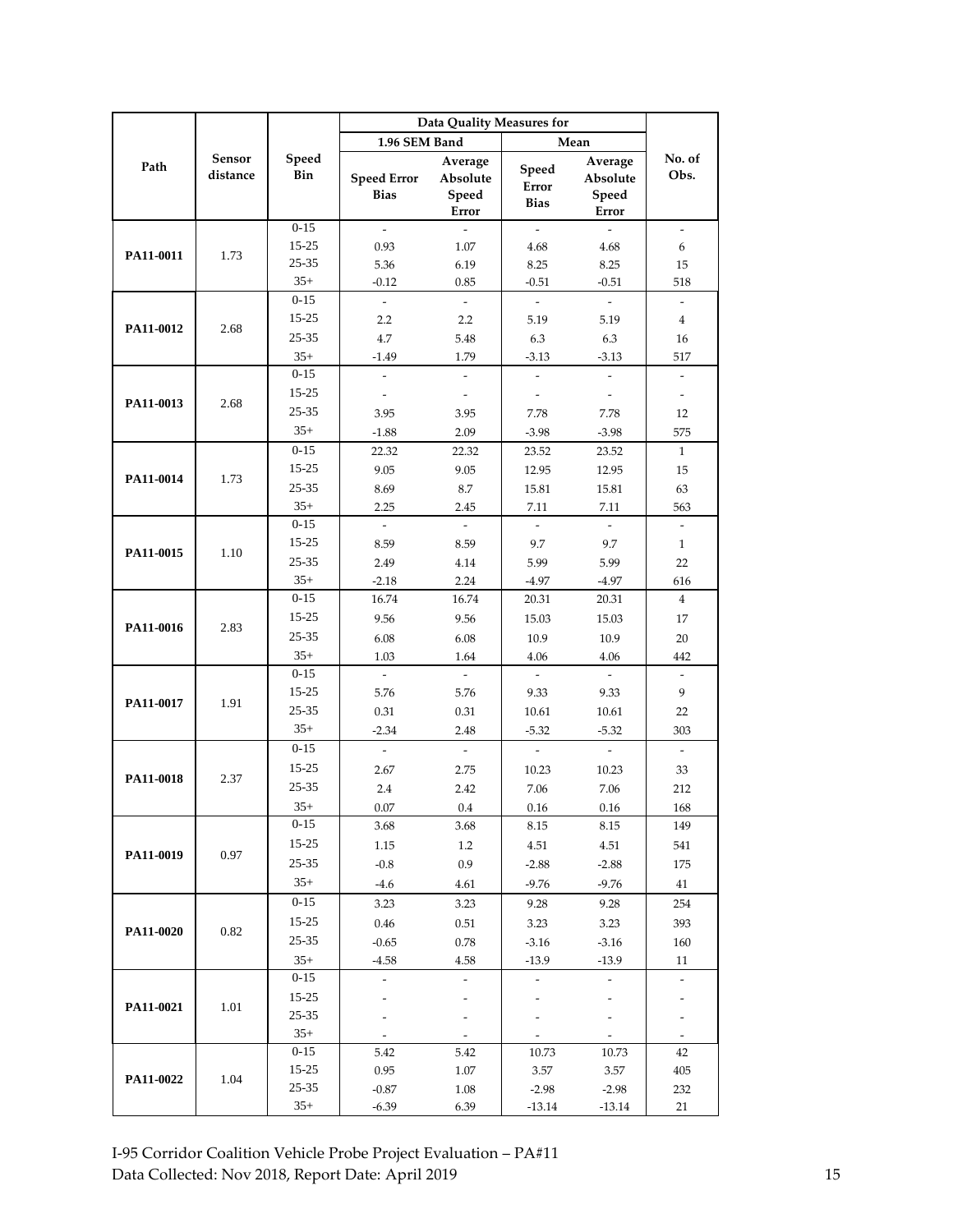|           |                    |                     | Data Quality Measures for         |                                       |                               |                                       |                |
|-----------|--------------------|---------------------|-----------------------------------|---------------------------------------|-------------------------------|---------------------------------------|----------------|
|           |                    |                     |                                   | 1.96 SEM Band                         |                               | Mean                                  |                |
| Path      | Sensor<br>distance | <b>Speed</b><br>Bin | <b>Speed Error</b><br><b>Bias</b> | Average<br>Absolute<br>Speed<br>Error | Speed<br>Error<br><b>Bias</b> | Average<br>Absolute<br>Speed<br>Error | No. of<br>Obs. |
|           |                    | $0-15$              | 6.91                              | 6.91                                  | 12.09                         | 12.09                                 | 8              |
| PA11-0023 | 1.01               | $15 - 25$           | 0.63                              | 0.63                                  | 6.59                          | 6.59                                  | 56             |
|           |                    | $25 - 35$           | $-0.57$                           | 0.72                                  | $-1.6$                        | $-1.6$                                | 243            |
|           |                    | $35+$               | $-3.51$                           | 3.51                                  | $-7.8$                        | $-7.8$                                | 17             |
|           |                    | $0-15$              | 10.25                             | 10.25                                 | 15.57                         | 15.57                                 | 4              |
| PA11-0024 | 1.28               | $15 - 25$           | 1.79                              | 1.79                                  | 7.42                          | 7.42                                  | 61             |
|           |                    | $25 - 35$           | 0.04                              | 0.39                                  | 1.62                          | 1.62                                  | 97             |
|           |                    | $35+$               | $-2.68$                           | 2.68                                  | $-6.71$                       | $-6.71$                               | 14             |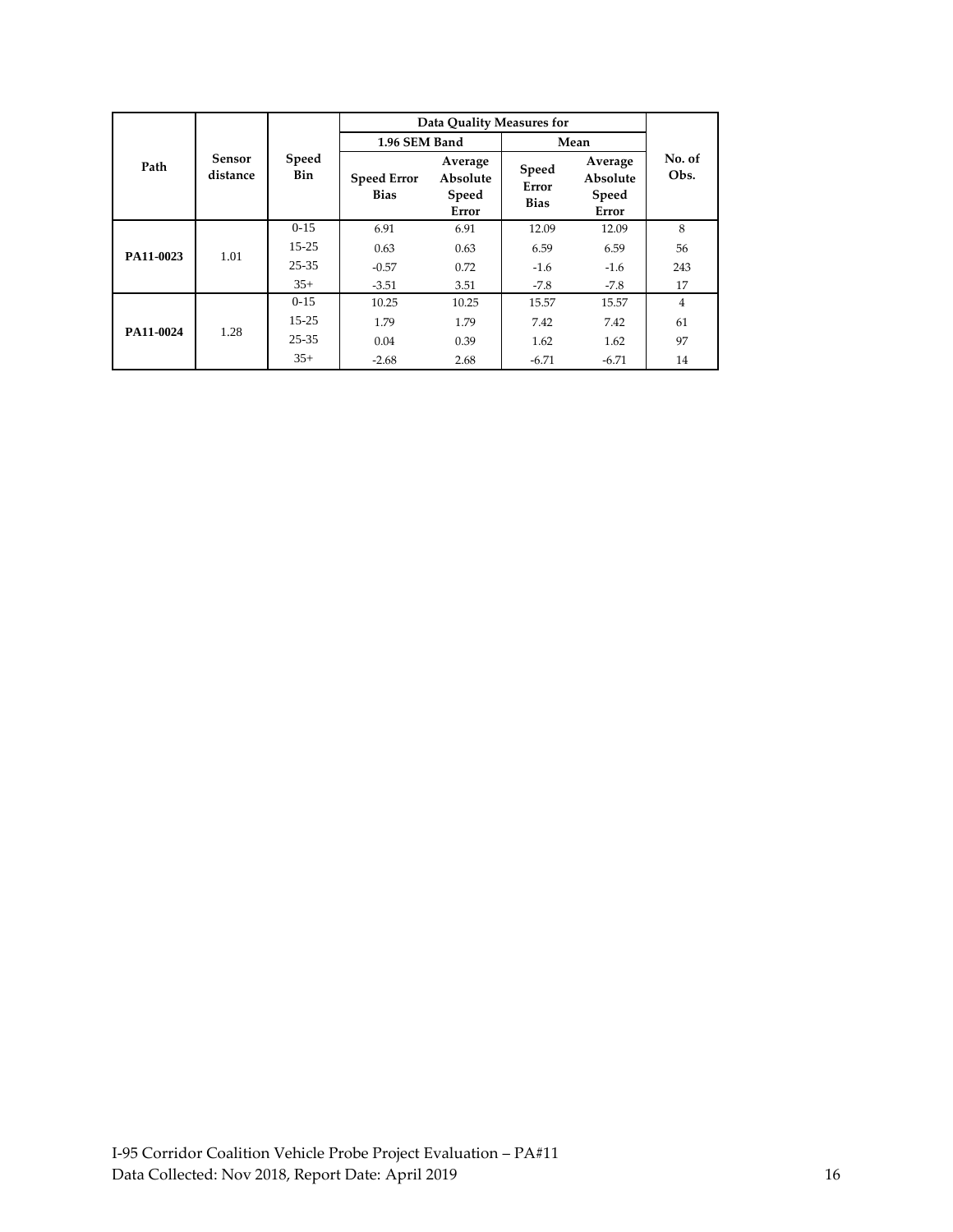#### <span id="page-16-0"></span>*INRIX*

Table 5 summarizes the standard error metrics computed between ground truth (i.e., WRTM) and INRIX speeds. Both Average Absolute Speed Error (AASE) and Speed Error Bias (SEB) are within specifications for all speed bins.

<span id="page-16-1"></span>

|                  |                                | <b>Average Absolute Speed</b><br>$Error ( \langle10mph)$ |                                | <b>Speed Error Bias</b><br>(<5 mph) | Number of 5           |
|------------------|--------------------------------|----------------------------------------------------------|--------------------------------|-------------------------------------|-----------------------|
| <b>Speed Bin</b> | Comparison<br>with SEM<br>Band | Comparison<br>with Mean                                  | Comparison<br>with SEM<br>Band | Comparison<br>with Mean             | <b>Minute Samples</b> |
| $0-15$           | 3.68                           | 9.1                                                      | 3.65                           | 8.9                                 | 1041                  |
| $15 - 25$        | 1.55                           | 5.98                                                     | 1.25                           | 4.79                                | 3032                  |
| $25 - 35$        | 2.36                           | 6.61                                                     | 1.2                            | 2.62                                | 2586                  |
| >35              | 2.08                           | 6.16                                                     | $-1.01$                        | $-1.33$                             | 5398                  |
| All Speeds       | 2.14                           | 6.46                                                     | 0.43                           | 1.94                                | 12057                 |

| Table 5- INRIX data quality measures |
|--------------------------------------|
|--------------------------------------|

Table 6 shows the percentage of time the INRIX data falls within 5mph of the mean and SEM band for each speed bin.

<span id="page-16-2"></span>

|                  | <b>Data Quality Measures for</b> |                                      |                             |                                      |                                   |
|------------------|----------------------------------|--------------------------------------|-----------------------------|--------------------------------------|-----------------------------------|
|                  | <b>SEM Band</b>                  |                                      | Mean                        |                                      |                                   |
| <b>Speed Bin</b> | Percent<br>inside band           | Percent<br>within<br>5mph of<br>band | Percent<br>equal to<br>mean | Percent<br>within<br>5mph of<br>mean | Number of 5<br>Minute<br>Samples. |
| $0-15$           | 37                               | 69                                   |                             | 28                                   | 1041                              |
| $15 - 25$        | 63                               | 89                                   |                             | 49                                   | 3032                              |
| $25 - 35$        | 58                               | 82                                   |                             | 50                                   | 2586                              |
| $35+$            | 55                               | 84                                   |                             | 49                                   | 5398                              |

| Table 6– Percent of INRIX observations meeting data quality criteria |  |  |
|----------------------------------------------------------------------|--|--|
|----------------------------------------------------------------------|--|--|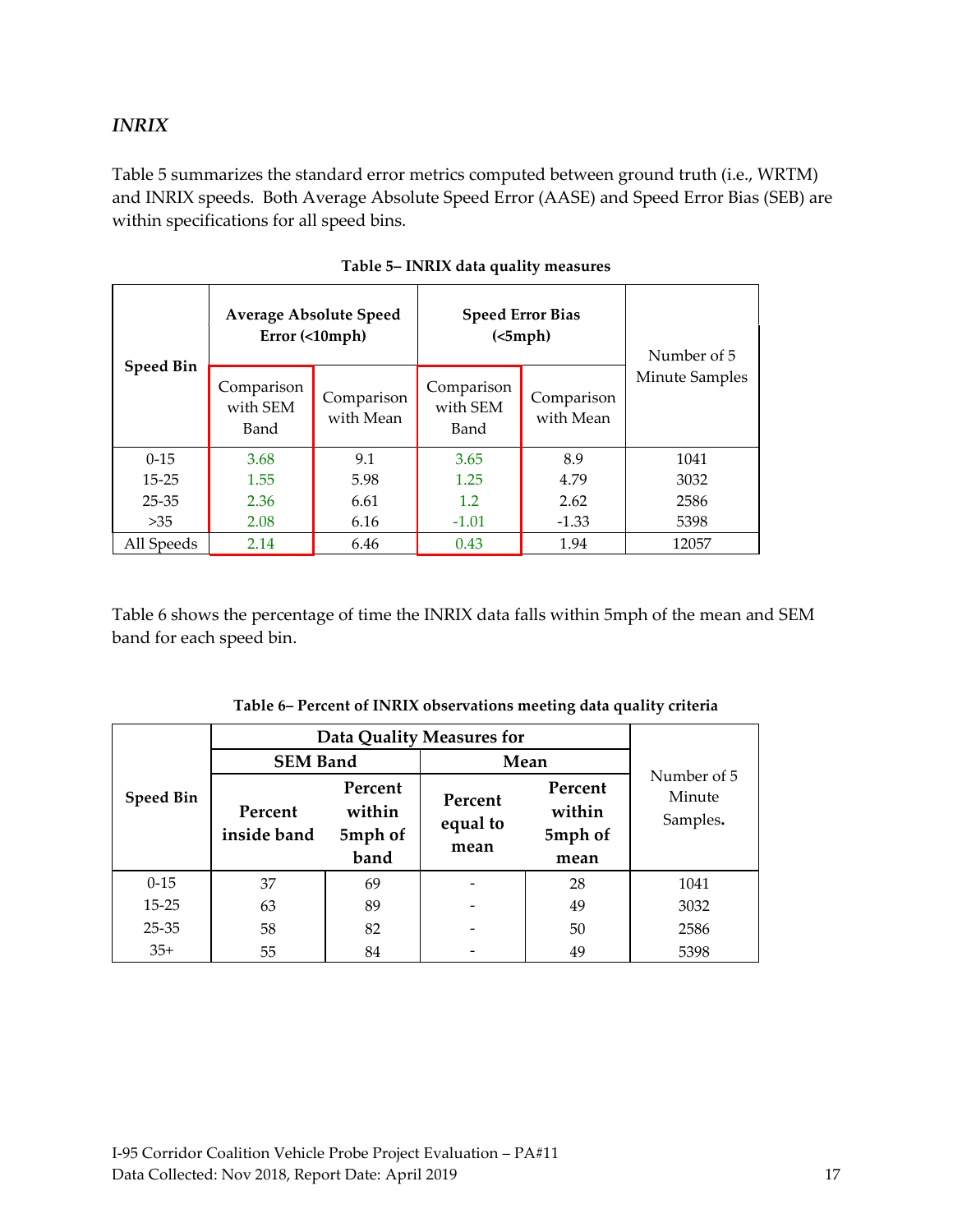Table 7 reports the standard error metrics on individual validation segments. Note that some segments and time bins only have a few observations, and thus may not be representative of the overall performance in each speed bin.

<span id="page-17-0"></span>

|           |                    |                    | Data Quality Measures for         |                                       |                               |                                       |                          |
|-----------|--------------------|--------------------|-----------------------------------|---------------------------------------|-------------------------------|---------------------------------------|--------------------------|
|           |                    |                    | 1.96 SEM Band                     |                                       |                               | Mean                                  |                          |
| Path      | Sensor<br>distance | Speed<br>Bin       | <b>Speed Error</b><br><b>Bias</b> | Average<br>Absolute<br>Speed<br>Error | Speed<br>Error<br><b>Bias</b> | Average<br>Absolute<br>Speed<br>Error | No. of<br>Obs.           |
|           |                    | $0 - 15$           | 7.95                              | 7.95                                  | 9.91                          | 9.91                                  | 9                        |
|           |                    | 15-25              | 0.58                              | 1.28                                  | 2.4                           | 4.56                                  | 35                       |
| PA11-0001 | 1.28               | 25-35              | $-0.52$                           | 0.82                                  | $-1.28$                       | 2.45                                  | 81                       |
|           |                    | $35+$              | $-7.24$                           | 7.24                                  | $-9.52$                       | 9.52                                  | $\overline{4}$           |
|           |                    | $0 - 15$           | 4.46                              | 4.59                                  | 7.57                          | 8.02                                  | 73                       |
|           |                    | 15-25              | 1.24                              | 1.59                                  | 3.5                           | 4.24                                  | 101                      |
| PA11-0002 | 1.03               | 25-35              | $-1.17$                           | 1.17                                  | $-2.46$                       | 3.02                                  | 14                       |
|           |                    | $35+$              | $\overline{\phantom{a}}$          | $\overline{\phantom{a}}$              | $\omega$                      | $\overline{\phantom{a}}$              | $\overline{\phantom{a}}$ |
|           |                    | $0 - 15$           | 2.73                              | 3                                     | 6.24                          | 6.87                                  | 36                       |
|           |                    | 15-25              | 0.95                              | 1.04                                  | 5.86                          | 6.27                                  | 262                      |
| PA11-0003 | 1.04               | 25-35              | $-0.5$                            | 0.74                                  | $-1.45$                       | 3.49                                  | 397                      |
|           |                    | $35+$              | $-3.69$                           | 3.69                                  | $-9.25$                       | 9.25                                  | 57                       |
|           |                    | $0 - 15$           |                                   |                                       | $\overline{\phantom{a}}$      |                                       |                          |
| PA11-0004 | 1.01               | 15-25              |                                   |                                       |                               |                                       |                          |
|           | 25-35              |                    |                                   |                                       |                               |                                       |                          |
|           |                    | $35+$              |                                   |                                       |                               |                                       |                          |
|           |                    | $0 - 15$           | 2.74                              | 2.74                                  | 10.18                         | 10.32                                 | 226                      |
| PA11-0005 | 0.82               | 15-25              | 0.49                              | 0.61                                  | 4.22                          | 5.32                                  | 430                      |
|           |                    | 25-35              | $-1.23$                           | 1.3                                   | $-4.06$                       | 5                                     | 149                      |
|           |                    | $35+$              | $-5.52$                           | 5.52                                  | $-11.09$                      | 11.09                                 | 28                       |
|           |                    | $0 - 15$           | 4.5                               | 4.54                                  | 10.11                         | 10.27                                 | 155                      |
| PA11-0006 | 0.97               | 15-25              | 1.12                              | 1.36                                  | 4.57                          | 5.72                                  | 556                      |
|           |                    | 25-35              | $-0.8$                            | 0.84                                  | $-2.33$                       | 4.5                                   | 188                      |
|           |                    | $35+$              | $-4.12$                           | 4.12                                  | $-10.01$                      | 10.01                                 | 21                       |
|           |                    | $0 - 15$           | $\overline{a}$                    |                                       |                               |                                       | $\overline{\phantom{a}}$ |
| PA11-0007 | 2.36               | 15-25              | 1.26                              | 1.26                                  | 3.82                          | 7.05                                  | 17                       |
|           |                    | 25-35              | 1.28                              | 1.6                                   | 6.27                          | 8.11                                  | 103                      |
|           |                    | $35+$              | $-0.62$                           | 1.3                                   | $-0.84$                       | 5.06                                  | 387                      |
|           |                    | $0 - 15$           | 4.41                              | 4.63                                  | 8.8                           | 9.29                                  | 13                       |
| PA11-0008 | 1.91               | $15 - 25$          | 2.51                              | 2.51                                  | 9.14                          | 9.31                                  | 39                       |
|           |                    | 25-35              | 2.69                              | 2.79                                  | 8.41                          | 9.03                                  | 127                      |
|           |                    | $35+$              | $-0.77$                           | 1.32                                  | $-0.66$                       | 4.92                                  | 220                      |
|           |                    | $0 - 15$           | 0.96                              | 0.96                                  | 1.37                          | 1.37                                  | 18                       |
| PA11-0009 | 2.83               | 15-25              | 0.77                              | 2.68                                  | 0.96                          | 4.19                                  | 21                       |
|           |                    | $25 - 35$          | 3.03                              | 5.51                                  | 4.31                          | $8.78\,$                              | 27                       |
|           |                    | $35+$              | $-2.56$                           | 2.69                                  | $-5.14$                       | 6.06                                  | 449                      |
|           |                    | $0 - 15$           | 1.56                              | 1.62                                  | 2.73                          | 2.9                                   | 49                       |
| PA11-0010 | 1.10               | 15-25              | 5.79                              | 5.79                                  | 10.62                         | 10.75                                 | 30                       |
|           |                    | $25 - 35$<br>$35+$ | 7.47<br>1.17                      | 7.78<br>1.9                           | 15.02<br>6.13                 | 15.72<br>8.28                         | 211<br>426               |
|           |                    |                    |                                   |                                       |                               |                                       |                          |

**Table 7– INRIX data quality measures by validation segment**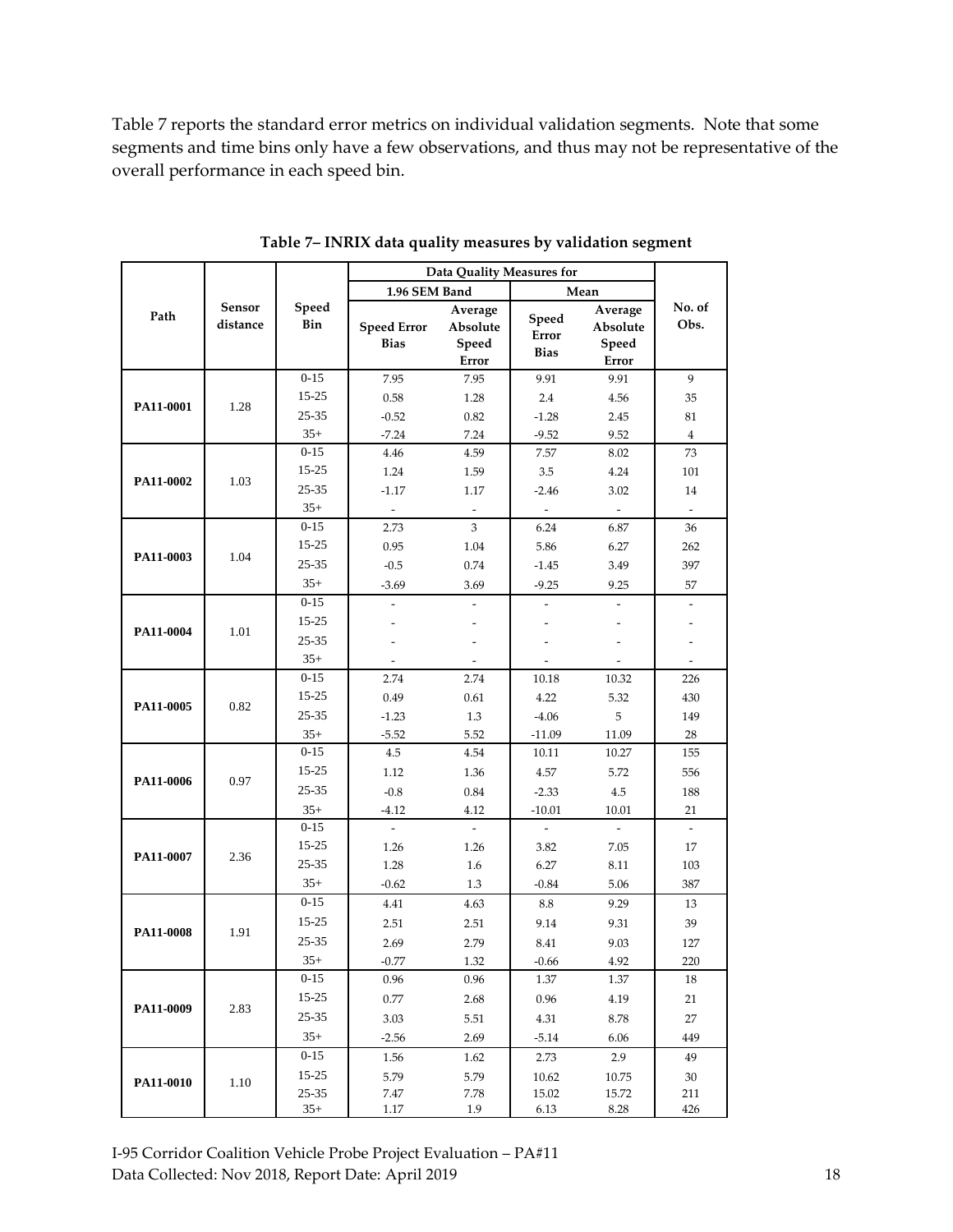|                   |                    |                   | Data Quality Measures for         |                                              |                                      |                                       |                                 |
|-------------------|--------------------|-------------------|-----------------------------------|----------------------------------------------|--------------------------------------|---------------------------------------|---------------------------------|
|                   |                    |                   | 1.96 SEM Band                     |                                              |                                      | Mean                                  |                                 |
| Path              | Sensor<br>distance | Speed<br>Bin      | <b>Speed Error</b><br><b>Bias</b> | Average<br>Absolute<br>Speed<br><b>Error</b> | Speed<br>Error<br><b>Bias</b>        | Average<br>Absolute<br>Speed<br>Error | No. of<br>Obs.                  |
|                   |                    | $0 - 15$          | $\mathcal{L}$                     | $\mathbf{r}$                                 | $\mathcal{L}$                        | $\overline{a}$                        | $\bar{\phantom{a}}$             |
| PA11-0011         | 1.73               | $15 - 25$         | 0.84                              | 1.58                                         | 5.16                                 | 6.22                                  | 6                               |
|                   |                    | 25-35             | 6.89                              | 7.8                                          | 9.57                                 | 11.39                                 | 15                              |
|                   |                    | $35+$             | $-0.76$                           | 1.54                                         | $-1.71$                              | 4.56                                  | 518                             |
|                   |                    | $0 - 15$          | $\bar{\phantom{a}}$               | $\sim$                                       | $\overline{\phantom{a}}$             | $\omega$                              | $\overline{\phantom{a}}$        |
| PA11-0012         | 2.68               | $15 - 25$         | 1.93                              | 1.93                                         | 6.4                                  | 6.4                                   | 4                               |
|                   |                    | 25-35             | 6.41                              | 8.94                                         | 8.25                                 | 12.05                                 | 16                              |
|                   |                    | $35+$             | $-1.04$                           | 1.49                                         | $-2.17$                              | 4.91                                  | 517                             |
|                   |                    | $0-15$            | $\bar{\phantom{a}}$               | $\bar{\phantom{a}}$                          | $\frac{1}{2}$                        | ÷.                                    | $\overline{\phantom{a}}$        |
| PA11-0013         | 2.68               | 15-25             | $\overline{\phantom{a}}$          | $\overline{\phantom{a}}$                     | $\overline{\phantom{a}}$             | $\overline{\phantom{a}}$              | $\overline{\phantom{a}}$        |
|                   |                    | 25-35             | 6.56                              | 8.1                                          | 10.68                                | 13.72                                 | 12                              |
|                   |                    | $35+$             | $-1.83$                           | 2.24                                         | $-3.51$                              | 5.23                                  | 575                             |
|                   |                    | $0 - 15$          | 6.19                              | 6.19                                         | 7.39                                 | 7.39                                  | $\mathbf{1}$                    |
| PA11-0014         | 1.73               | 15-25             | 6.98                              | 7.41                                         | 9.28                                 | 9.89                                  | 15                              |
|                   |                    | 25-35             | 6.89                              | 7.23                                         | 13.13                                | 13.78                                 | 63                              |
|                   |                    | $35+$<br>$0-15$   | 0.97                              | 2.2                                          | 4.4                                  | 7.35                                  | 563                             |
|                   |                    | $15 - 25$         | $\overline{\phantom{a}}$          | $\sim$                                       | $\overline{\phantom{a}}$             | $\omega$                              | $\overline{\phantom{a}}$        |
| PA11-0015         | 1.10               |                   | 18.5                              | 18.5                                         | 19.61                                | 19.61                                 | $\mathbf{1}$                    |
|                   | 25-35<br>$35+$     | 5.61              | 7.27                              | 9.07                                         | 12.76                                | 22                                    |                                 |
|                   |                    | $0-15$            | $-2.22$                           | 2.33                                         | $-4.78$                              | 6.36                                  | 616                             |
| PA11-0016<br>2.83 | 15-25              | 14.03             | 14.03                             | 17.43                                        | 17.43                                | $\overline{4}$                        |                                 |
|                   |                    | 25-35             | 7.13                              | 7.13                                         | 10.33                                | 11.64                                 | 17                              |
|                   |                    | $35+$             | 4.78                              | 4.78                                         | 8.42                                 | 9.21                                  | 20                              |
|                   |                    | $0 - 15$          | 0.62<br>$\bar{\phantom{a}}$       | 1.83<br>$\sim$                               | 3.24<br>$\mathcal{L}_{\mathcal{A}}$  | 6.18<br>$\omega$                      | 442<br>$\overline{\phantom{a}}$ |
|                   |                    | 15-25             | 4.51                              | 4.51                                         | 8.1                                  | 8.32                                  | 9                               |
| PA11-0017         | 1.91               | 25-35             | $\mathbf{0}$                      | $\mathbf{0}$                                 | 10.05                                | 10.51                                 | 22                              |
|                   |                    | $35+$             | $-3.41$                           | 3.55                                         | $-6.97$                              | 8.33                                  | 303                             |
|                   |                    | $0 - 15$          | $\omega$                          | $\sim$                                       | $\omega$                             | $\omega$                              | $\omega$                        |
|                   |                    | $15 - 25$         | 2.89                              | 3.17                                         | 9.6                                  | 10.22                                 | 33                              |
| PA11-0018         | 2.37               | 25-35             |                                   |                                              |                                      | 7.74                                  |                                 |
|                   |                    | $35+$             | 2.73<br>0.1                       | 2.78<br>$0.65\,$                             | 7.3<br>$0.59\,$                      | 4.21                                  | 212<br>$168\,$                  |
|                   |                    | $0 - 15$          | 2.86                              | 2.89                                         | 6.48                                 | 6.83                                  | 149                             |
|                   |                    | $15 - 25$         | 0.69                              | 1.44                                         | 2.95                                 | 5.03                                  | 541                             |
| PA11-0019         | 0.97               | $25 - 35$         | $-1.31$                           | 1.49                                         | $-3.07$                              | 4.78                                  | 175                             |
|                   |                    | $35+$             | $-5.08$                           | 5.08                                         | $-10.92$                             | 10.92                                 | 41                              |
|                   |                    | $0-15$            | 3.9                               | 3.9                                          |                                      |                                       | 254                             |
|                   |                    | 15-25             |                                   |                                              | 10.11                                | 10.2                                  |                                 |
| PA11-0020         | 0.82               | $25 - 35$         | 0.73                              | 0.99                                         | 3.88                                 | 5.39                                  | 393                             |
|                   |                    |                   | $-0.62$                           | 0.86                                         | $-2.3$                               | 4.22                                  | 160                             |
|                   |                    | $35+$<br>$0 - 15$ | $-5.11$<br>$\omega$               | 5.11<br>$\overline{\phantom{a}}$             | $-14.36$<br>$\overline{\phantom{a}}$ | 14.36<br>$\overline{\phantom{a}}$     | 11<br>÷,                        |
|                   |                    | 15-25             |                                   |                                              |                                      |                                       |                                 |
| PA11-0021         | 1.01               | 25-35             |                                   |                                              |                                      | $\overline{\phantom{a}}$              | $\bar{\phantom{a}}$             |
|                   |                    | $35+$             |                                   | $\overline{\phantom{a}}$                     |                                      | $\overline{\phantom{a}}$              | $\overline{\phantom{a}}$        |
|                   |                    | $0-15$            | 5.5                               | 5.5                                          | 11                                   | 11                                    | 42                              |
|                   |                    | 15-25             | 2.02                              | 2.16                                         | 5.49                                 | 6.28                                  | 405                             |
| PA11-0022         | 1.04               | 25-35             | $-0.2$                            | 1.42                                         | $-0.88$                              | 5.03                                  | 232                             |
|                   |                    | $35+$             | $-3.93$                           | 3.93                                         | $-8.72$                              | 9.22                                  | 21                              |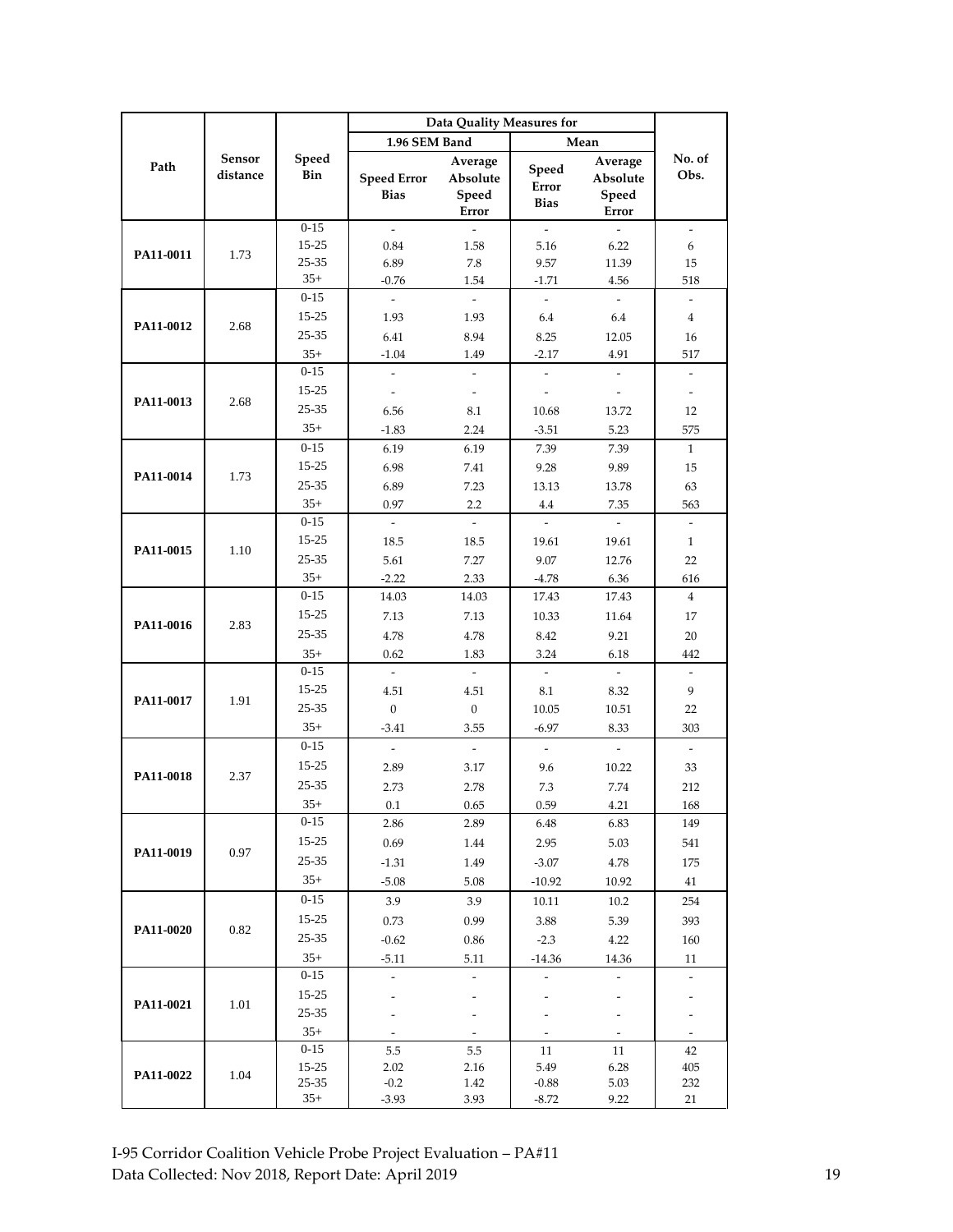|           |                    |                     | Data Quality Measures for         |                                       |                               |                                       |                |
|-----------|--------------------|---------------------|-----------------------------------|---------------------------------------|-------------------------------|---------------------------------------|----------------|
|           |                    |                     | 1.96 SEM Band                     |                                       | Mean                          |                                       |                |
| Path      | Sensor<br>distance | <b>Speed</b><br>Bin | <b>Speed Error</b><br><b>Bias</b> | Average<br>Absolute<br>Speed<br>Error | Speed<br>Error<br><b>Bias</b> | Average<br>Absolute<br>Speed<br>Error | No. of<br>Obs. |
|           |                    | $0 - 15$            | 7.15                              | 7.15                                  | 12.34                         | 12.34                                 | 8              |
| PA11-0023 | 1.01               | $15 - 25$           | 2.23                              | 2.23                                  | 10.19                         | 10.32                                 | 56             |
|           |                    | $25 - 35$           | 1.08                              | 2.07                                  | 2.47                          | 4.93                                  | 243            |
|           |                    | $35+$               | $-2.16$                           | 2.34                                  | $-4.36$                       | 5.31                                  | 17             |
|           |                    | $0 - 15$            | 16.37                             | 16.37                                 | 22.14                         | 22.14                                 | 4              |
| PA11-0024 | 1.28               | $15 - 25$           | 4.43                              | 4.43                                  | 12.05                         | 12.1                                  | 61             |
|           |                    | 25-35               | 1.58                              | 1.88                                  | 6.86                          | 7.54                                  | 97             |
|           |                    | $35+$               | $-0.13$                           | 0.93                                  | $-0.29$                       | 3.48                                  | 14             |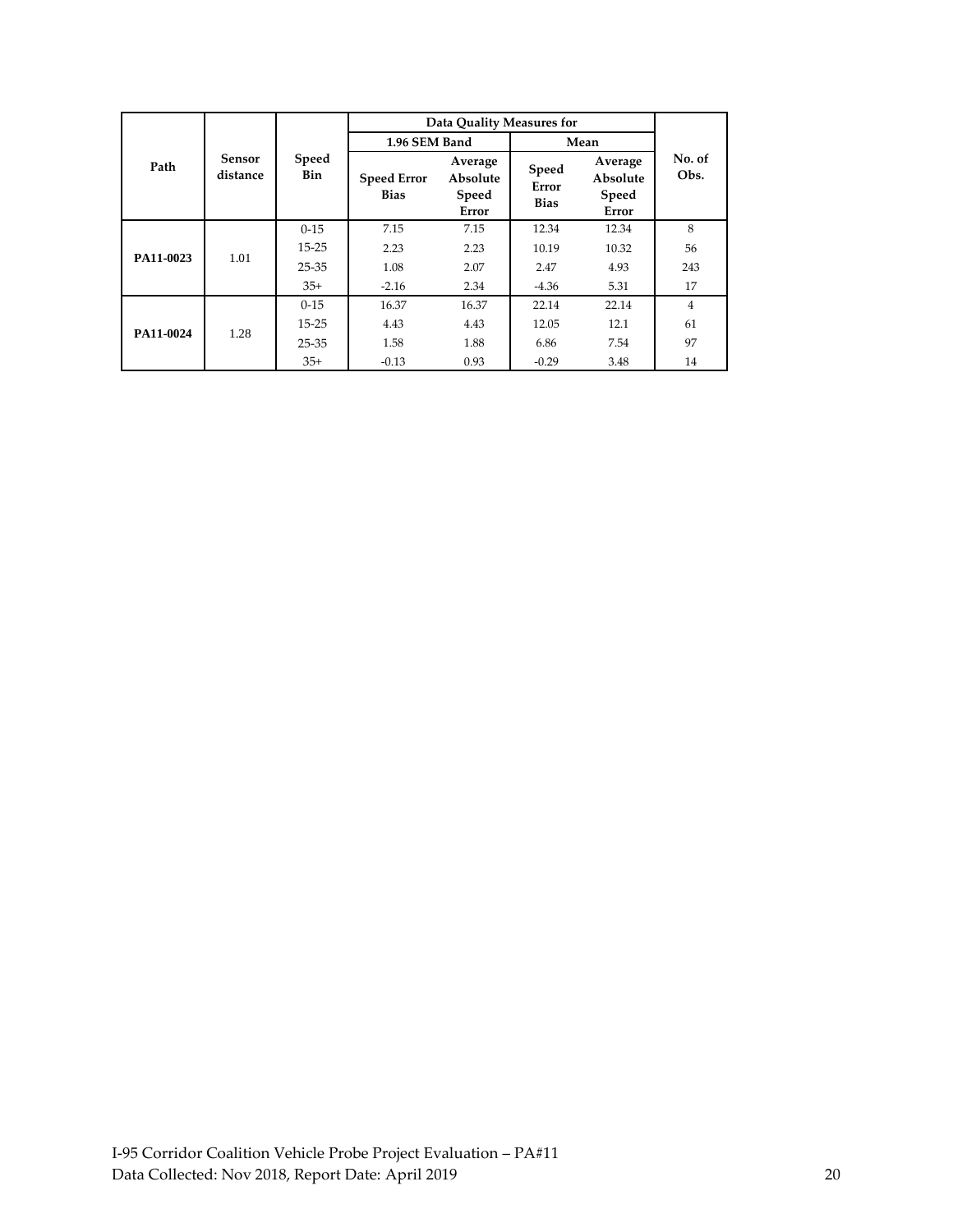#### <span id="page-20-0"></span>*TOMTOM*

Table 8 summarizes the standard error metrics computed between ground truth (i.e., WRTM) and TOMTOM speeds. Both Average Absolute Speed Error (AASE) and Speed Error Bias (SEB) are within specifications for all speed bins.

<span id="page-20-1"></span>

|                  |                                | <b>Average Absolute Speed</b><br>Error (<10mph) |                                | <b>Speed Error Bias</b><br>(<5 mph) | Number of 5           |
|------------------|--------------------------------|-------------------------------------------------|--------------------------------|-------------------------------------|-----------------------|
| <b>Speed Bin</b> | Comparison<br>with SEM<br>Band | Comparison<br>with Mean                         | Comparison<br>with SEM<br>Band | Comparison<br>with Mean             | <b>Minute Samples</b> |
| $0-15$           | 2.23                           | 7.32                                            | 2.21                           | 7.24                                | 1041                  |
| $15 - 25$        | 0.86                           | 4.85                                            | 0.7                            | 3.85                                | 3021                  |
| $25 - 35$        | 1.12                           | 4.83                                            | 0.4                            | 1.56                                | 2584                  |
| >35              | 1.23                           | 4.78                                            | $-0.68$                        | $-1.12$                             | 5387                  |
| All Speeds       | 1.2                            | 5.03                                            | 0.15                           | 1.43                                | 12033                 |

| Table 8 - TOMTOM data quality measures |  |
|----------------------------------------|--|
|----------------------------------------|--|

Table 9 shows the percentage of time the TOMTOM data falls within 5 mph of the mean and SEM band for each speed bin.

<span id="page-20-2"></span>

|                  | <b>Data Quality Measures for</b> |                                      |                             |                                      |                                   |
|------------------|----------------------------------|--------------------------------------|-----------------------------|--------------------------------------|-----------------------------------|
| <b>Speed Bin</b> | <b>SEM Band</b>                  |                                      | Mean                        |                                      |                                   |
|                  | Percent<br>inside band           | Percent<br>within<br>5mph of<br>band | Percent<br>equal to<br>mean | Percent<br>within<br>5mph of<br>mean | Number of 5<br>Minute<br>Samples. |
| $0 - 15$         | 49                               | 84                                   |                             | 40                                   | 1041                              |
| $15 - 25$        | 72                               | 95                                   |                             | 58                                   | 3021                              |
| $25 - 35$        | 69                               | 91                                   |                             | 64                                   | 2584                              |
| $35+$            | 65                               | 91                                   |                             | 60                                   | 5387                              |

| Table 9 – Percent of TOMTOM observations meeting data quality criteria |  |  |
|------------------------------------------------------------------------|--|--|
|------------------------------------------------------------------------|--|--|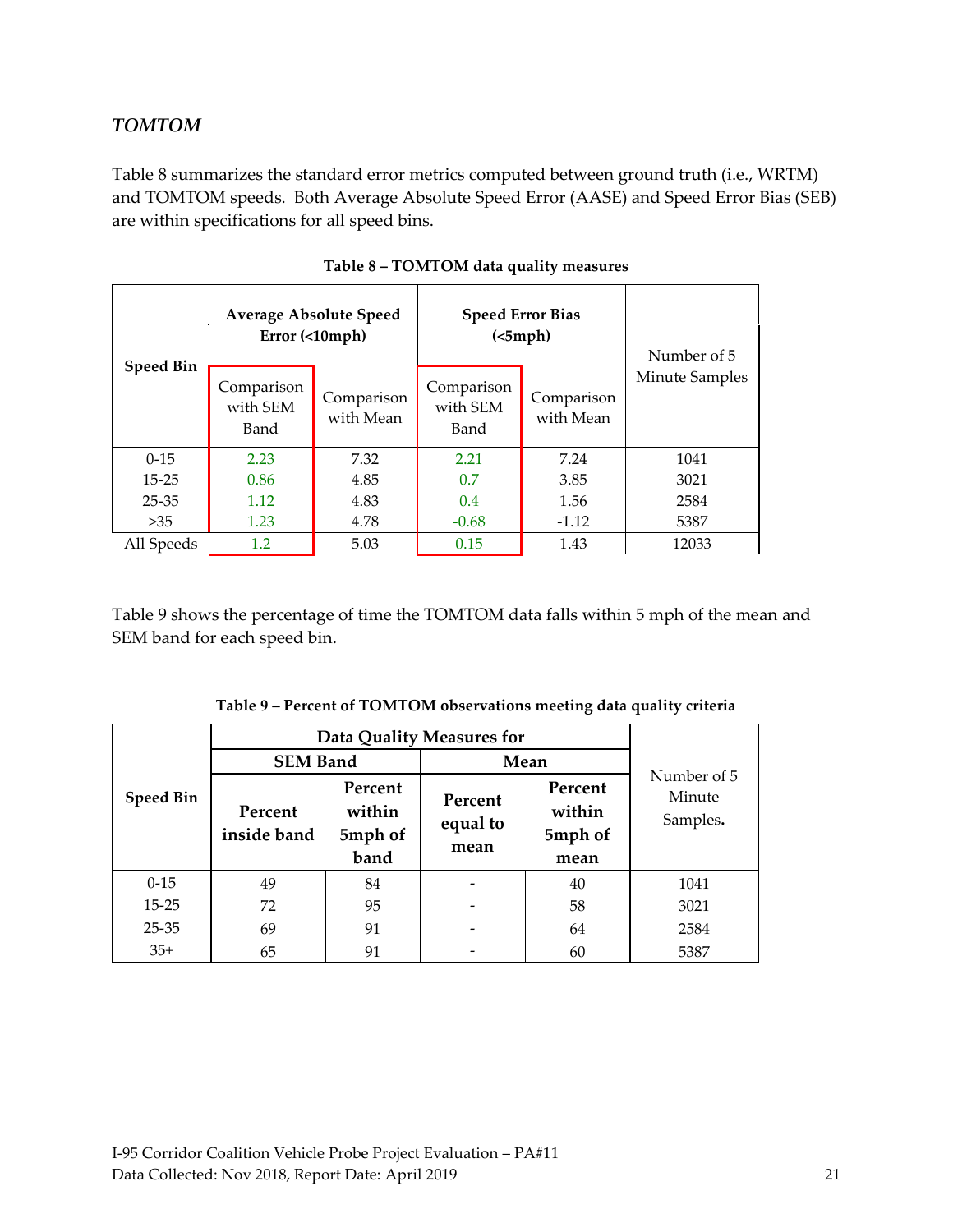Table 10 reports the standard error metrics on individual validation segments. Note that some segments and time bins only have a few observations, and thus may not be representative of the overall performance in each speed bin.

<span id="page-21-0"></span>

|           | Sensor<br>distance |                    | Data Quality Measures for         |                                       |                               |                                       |                          |
|-----------|--------------------|--------------------|-----------------------------------|---------------------------------------|-------------------------------|---------------------------------------|--------------------------|
|           |                    | Speed<br>Bin       | 1.96 SEM Band                     |                                       | Mean                          |                                       |                          |
| Path      |                    |                    | <b>Speed Error</b><br><b>Bias</b> | Average<br>Absolute<br>Speed<br>Error | Speed<br>Error<br><b>Bias</b> | Average<br>Absolute<br>Speed<br>Error | No. of<br>Obs.           |
|           |                    | $0 - 15$           | 5.83                              | 5.83                                  | 7.8                           | 7.8                                   | 9                        |
| PA11-0001 |                    | 15-25              | 2.9                               | 2.9                                   | 7.2                           | 7.5                                   | 35                       |
|           | 1.28               | 25-35              | 0.34                              | 0.49                                  | 1.77                          | 2.55                                  | 81                       |
|           |                    | $35+$              | $-3.37$                           | 3.37                                  | $-5.65$                       | 5.65                                  | $\bf{4}$                 |
|           |                    | $0 - 15$           | 2.91                              | 2.94                                  | 6.34                          | 6.46                                  | 73                       |
| PA11-0002 | 1.03               | 15-25              | 1.3                               | 1.61                                  | 3.73                          | 4.38                                  | 101                      |
|           |                    | 25-35              | $-0.68$                           | 0.68                                  | $-2.52$                       | 2.64                                  | 14                       |
|           |                    | $35+$              | $\overline{\phantom{a}}$          |                                       | $\overline{\phantom{a}}$      | $\overline{\phantom{a}}$              |                          |
|           |                    | $0 - 15$           | 3.37                              | 3.37                                  | 7.74                          | 7.74                                  | 36                       |
| PA11-0003 | 1.04               | 15-25              | 1.17                              | 1.2                                   | 6.83                          | 6.97                                  | 261                      |
|           |                    | 25-35              | $-0.15$                           | 0.27                                  | 0.09                          | 2.7                                   | 396                      |
|           |                    | $35+$              | $-2.78$                           | 2.78                                  | $-8.07$                       | 8.07                                  | 57                       |
|           |                    | $0 - 15$           |                                   |                                       |                               |                                       |                          |
| PA11-0004 | 1.01               | 15-25              |                                   |                                       |                               |                                       |                          |
|           |                    | $25 - 35$          |                                   |                                       |                               |                                       |                          |
|           |                    | $35+$              |                                   |                                       |                               |                                       |                          |
|           |                    | $0 - 15$           | 2.51                              | 2.51                                  | 10.26                         | 10.26                                 | 226                      |
| PA11-0005 | 0.82               | $15 - 25$          | 0.57                              | 0.63                                  | 4.84                          | 5.54                                  | 428                      |
|           |                    | $25 - 35$          | $-0.71$                           | 0.73                                  | $-2.88$                       | 3.74                                  | 149                      |
|           |                    | $35+$              | $-4.52$                           | 4.52                                  | $-10.14$                      | 10.14                                 | 28                       |
|           |                    | $0 - 15$           | 1.73                              | 1.73                                  | 6.23                          | 6.27                                  | 155                      |
| PA11-0006 | 0.97               | $15 - 25$          | 0.15                              | 0.44                                  | 1.21                          | 3.28                                  | 555                      |
|           |                    | $25 - 35$          | $-1.28$                           | 1.28                                  | $-4.53$                       | 4.96                                  | 188                      |
|           |                    | $35+$              | $-6.08$                           | 6.08                                  | $-12.04$                      | 12.04                                 | 21                       |
|           | 2.36               | $0 - 15$           |                                   |                                       | $\overline{a}$                |                                       | $\overline{\phantom{a}}$ |
| PA11-0007 |                    | $15 - 25$          | 1.18                              | 1.18                                  | 5.7                           | 6.37                                  | 17                       |
|           |                    | $25 - 35$<br>$35+$ | 2.01                              | 2.01                                  | 8.44                          | 8.9                                   | 103                      |
|           |                    |                    | $-0.2$                            | 0.65                                  | 0.38                          | 3.92                                  | 385                      |
|           | 1.91               | $0 - 15$           | 1.16                              | 1.16                                  | 4.32                          | 4.64                                  | 13                       |
| PA11-0008 |                    | 15-25              | 1.93                              | 1.95                                  | 8.88                          | 9.01                                  | 39                       |
|           |                    | 25-35              | 1.33                              | 1.38                                  | 7.27                          | 7.52                                  | 127                      |
|           |                    | $35+$              | $-0.48$                           | 0.69                                  | $-0.76$                       | 3.73                                  | 219                      |
|           |                    | $0 - 15$           | 1.7                               | 2.03                                  | 2.05                          | 2.47                                  | 18                       |
| PA11-0009 | 2.83               | 15-25              | $0.04\,$                          | 0.95                                  | 0.21                          | 2.32                                  | 21                       |
|           |                    | $25 - 35$          | $-0.59$                           | 1.51                                  | 0.57                          | 5.26                                  | 27                       |
|           |                    | $35+$              | $-2.04$                           | 2.1                                   | $-4.95$                       | 5.4                                   | 449                      |
|           |                    | $0 - 15$           | 0.69                              | 0.76                                  | 1.76                          | 1.93                                  | 49                       |
| PA11-0010 | 1.10               | 15-25              | 2.31                              | 2.38                                  | 6.41                          | 6.92                                  | 30                       |
|           |                    | 25-35<br>$35+$     | 3.91                              | 3.92                                  | 10.83                         | 10.98                                 | 211                      |
|           |                    |                    | $-0.05$                           | 0.55                                  | 2.02                          | 4.53                                  | 425                      |

**Table 10 – TOMTOM data quality measures by validation segment**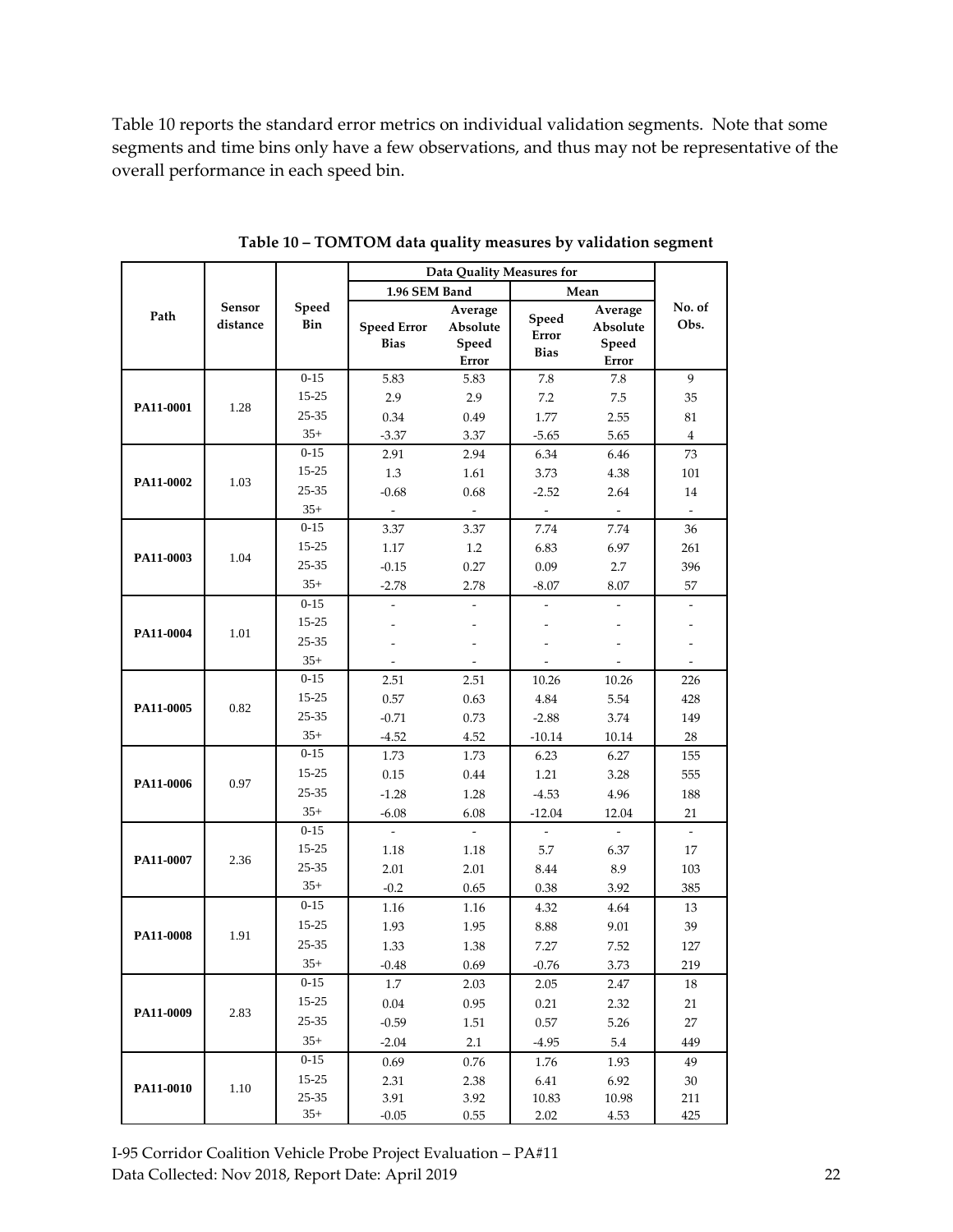|           | Sensor<br>distance | Speed<br>Bin      | Data Quality Measures for         |                                       |                                  |                                       |                          |
|-----------|--------------------|-------------------|-----------------------------------|---------------------------------------|----------------------------------|---------------------------------------|--------------------------|
| Path      |                    |                   | 1.96 SEM Band                     |                                       | Mean                             |                                       |                          |
|           |                    |                   | <b>Speed Error</b><br><b>Bias</b> | Average<br>Absolute<br>Speed<br>Error | Speed<br>Error<br><b>Bias</b>    | Average<br>Absolute<br>Speed<br>Error | No. of<br>Obs.           |
| PA11-0011 |                    | $0 - 15$          | $\overline{a}$                    | $\overline{\phantom{a}}$              | $\mathcal{L}$                    | $\overline{a}$                        | $\overline{\phantom{a}}$ |
|           | 1.73               | 15-25             | 0.49                              | 0.49                                  | 4.12                             | 4.12                                  | 6                        |
|           |                    | 25-35             | 0.93                              | 1.87                                  | 1.64                             | 4.48                                  | 15                       |
|           |                    | $35+$             | $-0.3$                            | 0.83                                  | $-0.75$                          | 3.44                                  | 517                      |
|           |                    | $0 - 15$          | $\overline{\phantom{a}}$          | $\overline{\phantom{a}}$              | $\overline{\phantom{a}}$         | $\omega$                              | $\overline{\phantom{a}}$ |
| PA11-0012 | 2.68               | 15-25             | 1.55                              | 1.55                                  | 4.71                             | 4.71                                  | 4                        |
|           |                    | 25-35             | 0.36                              | 1.33                                  | 0.92                             | 3.49                                  | 16                       |
|           |                    | $35+$             | $-0.42$                           | 0.94                                  | $-0.85$                          | 4.13                                  | 516                      |
|           |                    | $0 - 15$<br>15-25 | $\overline{\phantom{a}}$          | $\overline{\phantom{a}}$              | $\overline{\phantom{a}}$         | $\bar{\phantom{a}}$                   | ÷,                       |
| PA11-0013 | 2.68               |                   | $\overline{\phantom{a}}$          | $\overline{\phantom{a}}$              | $\overline{\phantom{a}}$         | $\overline{\phantom{a}}$              | $\overline{\phantom{a}}$ |
|           |                    | 25-35<br>$35+$    | 0.97                              | 1.31                                  | 2.98                             | 4.55                                  | 12                       |
|           |                    | $0 - 15$          | $-0.85$                           | 1.17                                  | $-2.17$                          | 3.93                                  | 575                      |
|           |                    | 15-25             | $\overline{0}$                    | $\overline{0}$                        | $-0.35$                          | 0.35                                  | $\mathbf{1}$             |
| PA11-0014 | 1.73               | 25-35             | 2.33                              | 2.41                                  | 4.41                             | 4.82                                  | 15                       |
|           |                    | $35+$             | 2.88<br>0.64                      | 3.35                                  | 7.84                             | 8.78                                  | 63                       |
|           |                    | $0 - 15$          | $\mathcal{L}$                     | 1.24<br>$\mathbb{R}^2$                | 3.61<br>$\overline{\phantom{a}}$ | 5.79<br>$\overline{\phantom{a}}$      | 561<br>$\overline{a}$    |
|           |                    | 15-25             | 6.92                              | 6.92                                  | 8.03                             | 8.03                                  | $\mathbf{1}$             |
| PA11-0015 | 1.10               | 25-35             | $-0.53$                           | 0.7                                   | 1.55                             | 4.99                                  | 22                       |
|           |                    | $35+$             | $-1.35$                           | 1.51                                  | $-3.45$                          | 5.27                                  | 615                      |
|           |                    | $0 - 15$          | 3.46                              | 3.46                                  | 6.51                             | 6.51                                  | $\overline{4}$           |
|           | 2.83               | 15-25             | 0.54                              | 0.89                                  | 2.76                             | 4.34                                  | 17                       |
| PA11-0016 |                    | 25-35             | 0.61                              | 0.83                                  | 2.64                             | 3.33                                  | 20                       |
|           |                    | $35+$             | 0.33                              | 0.93                                  | 1.91                             | 4.62                                  | 441                      |
|           |                    | $0 - 15$          |                                   |                                       | $\overline{a}$                   | $\overline{\phantom{a}}$              | $\overline{\phantom{a}}$ |
|           |                    | $15 - 25$         | 3.38                              | 3.38                                  | 6.83                             | 6.83                                  | 9                        |
| PA11-0017 | 1.91               | 25-35             | $-0.03$                           | 0.1                                   | 10.91                            | 12.68                                 | 22                       |
|           |                    | $35+$             | $-1.61$                           | 1.77                                  | $-4.22$                          | 6.02                                  | 302                      |
|           |                    | $0 - 15$          | $\sim$                            | $\sim$                                | $\sim$                           | $\sim$                                | $\overline{\phantom{a}}$ |
|           | 2.37               | $15 - 25$         | 1.54                              | 1.74                                  | 9.43                             | 9.78                                  | 33                       |
| PA11-0018 |                    | 25-35             | 1.76                              | 1.79                                  | 5.81                             | 6.21                                  | 212                      |
|           |                    | $35+$             | $-0.05$                           | 0.3                                   | $-0.18$                          | 3.21                                  | 168                      |
|           | 0.97               | $0-15$            | 0.88                              | 0.92                                  | 4.37                             | 4.53                                  | 149                      |
|           |                    | 15-25             | 0.26                              | 0.56                                  | 2.1                              | 3.45                                  | 538                      |
| PA11-0019 |                    | $25 - 35$         | $-0.62$                           | 0.76                                  | $-2$                             | 3.69                                  | 175                      |
|           |                    | $35+$             | $-4.41$                           | 4.41                                  | $-9.77$                          | 9.77                                  | 41                       |
|           |                    | $0 - 15$          | 2.53                              | 2.53                                  | 8.32                             | 8.35                                  | 254                      |
|           |                    | 15-25             | 0.42                              | 0.52                                  | 3.09                             | 4.37                                  | 392                      |
| PA11-0020 | 0.82               | $25 - 35$         | $-0.39$                           | 0.45                                  | $-2.39$                          | 3.73                                  | 159                      |
|           |                    | $35+$             | $-4.7$                            | 4.7                                   | $-13.5$                          | 13.5                                  | 11                       |
|           |                    | $0 - 15$          | $\overline{\phantom{a}}$          | $\overline{\phantom{a}}$              | $\frac{1}{2}$                    | $\overline{\phantom{a}}$              | ÷,                       |
|           | 1.01               | 15-25             |                                   |                                       |                                  |                                       |                          |
| PA11-0021 |                    | 25-35             |                                   |                                       |                                  | ÷,                                    |                          |
|           |                    | $35+$             |                                   | $\overline{\phantom{a}}$              |                                  | $\overline{\phantom{a}}$              | $\overline{\phantom{a}}$ |
|           |                    | $0 - 15$          | 4.07                              | 4.07                                  | 9.08                             | 9.1                                   | 42                       |
|           |                    | 15-25             | 1.13                              | 1.15                                  | 5.01                             | 5.24                                  | 402                      |
| PA11-0022 | 1.04               | $25 - 35$         | $-0.4$                            | 0.43                                  | $-1.76$                          | 2.82                                  | 232                      |
|           |                    | $35+$             | $-4.37$                           | 4.37                                  | $-11.31$                         | 11.31                                 | 21                       |